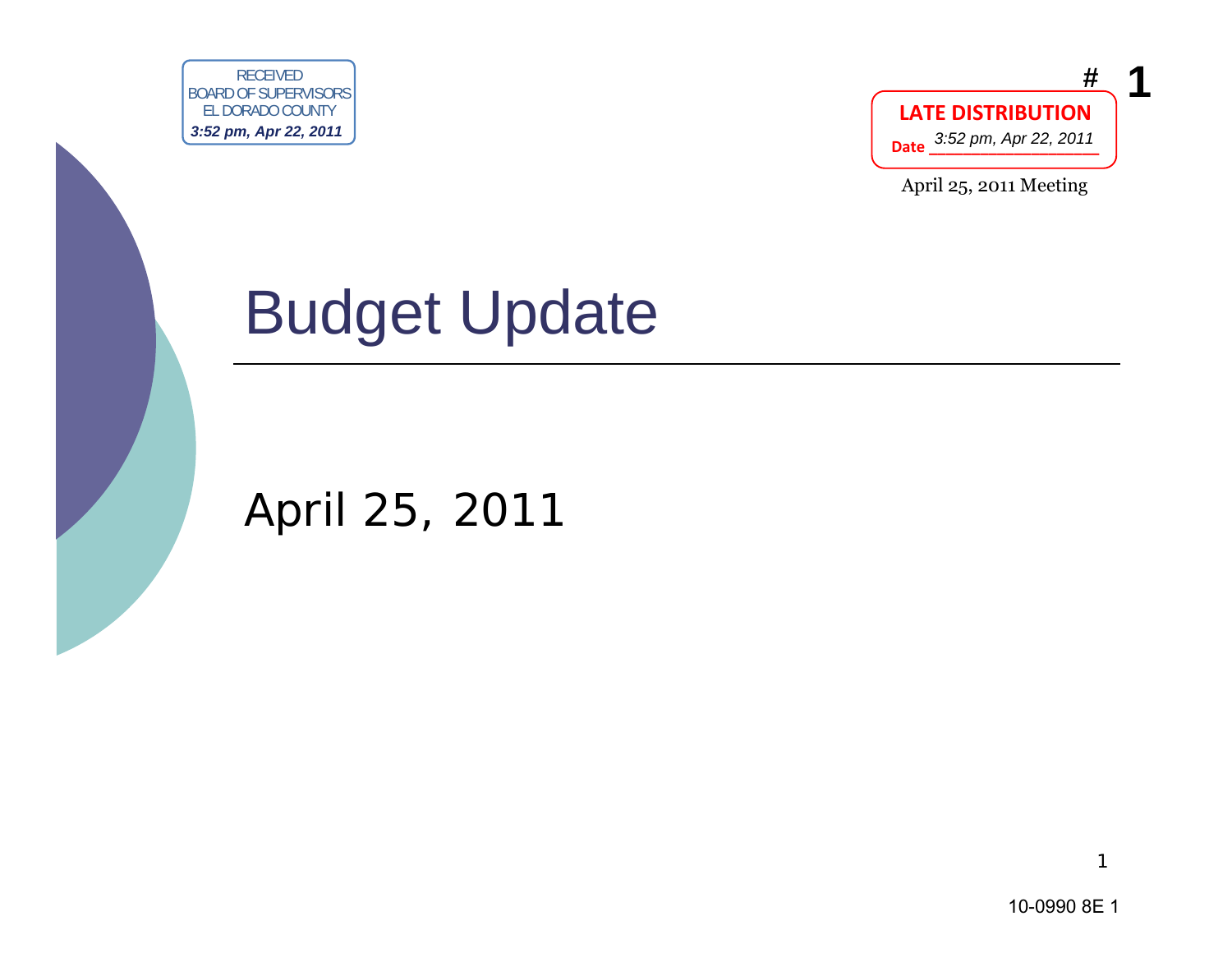#### **History**

#### { July 26, 2010 – Legistar item 10-0584

- **Reset Expectations**: "... reset the citizens' and the organization's expectations on what services we can deliver, how we deliver those services and the availability of those services."
- $\bullet$  **Expect the Worse and Know That It Will Be Even Worse:** "…our costs exceed our available resources"
- **The Problem is Structural and Requires Sustainable Reductions:** "We can use every onetime only dollar we have and still not solve this fiscal problem."
- 2 $\bullet$  **No Way to Avoid a Major Impact on Law and Justice Departments:** "…there is no way to significantly redistribute the necessary cuts away from law and justice to other areas of the organization without causing catastrophic failure in some of our core government services."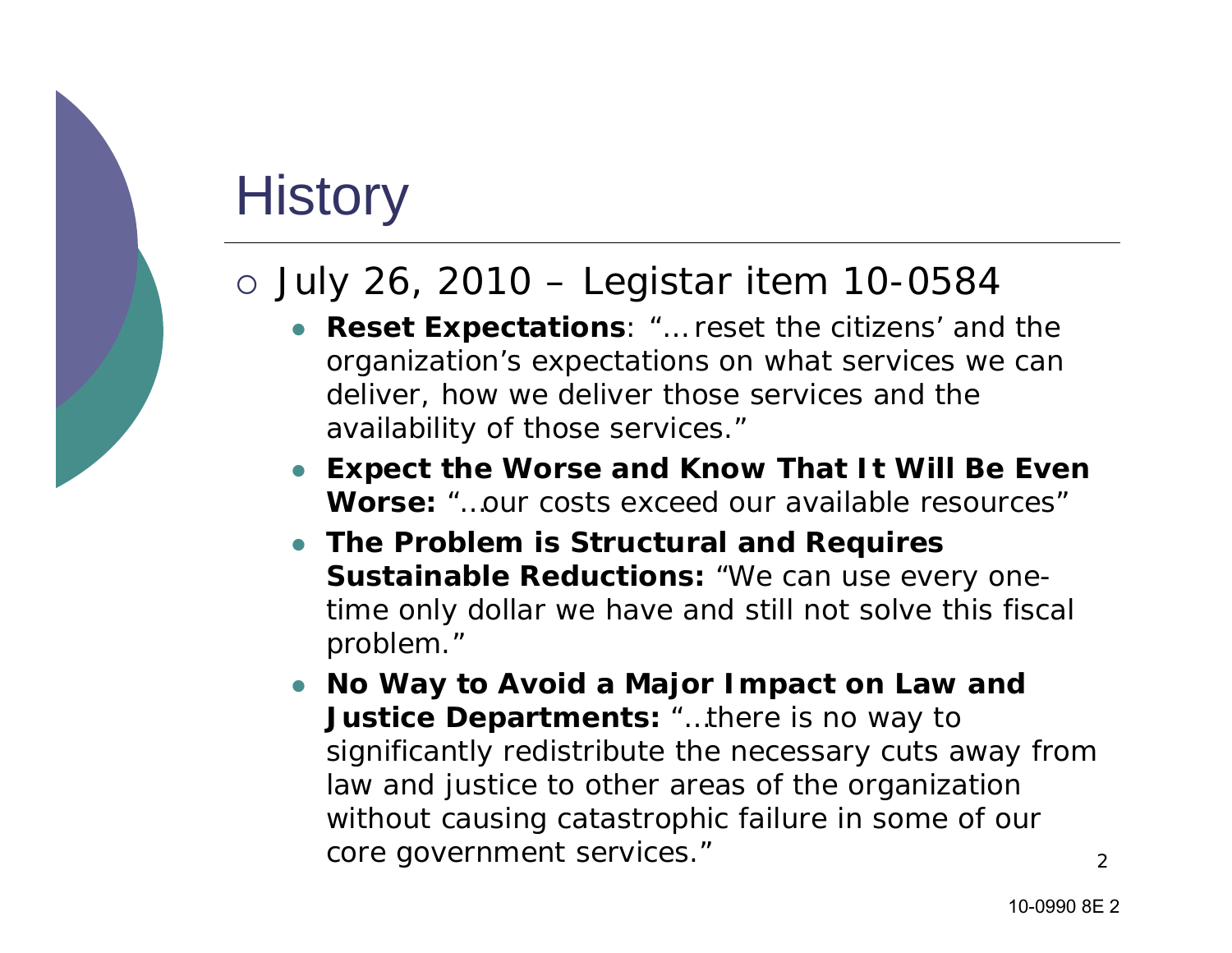## Remember……

- o A balanced budget is a "closed system"
- o Any "give back" to one program will result in a "take-away" from another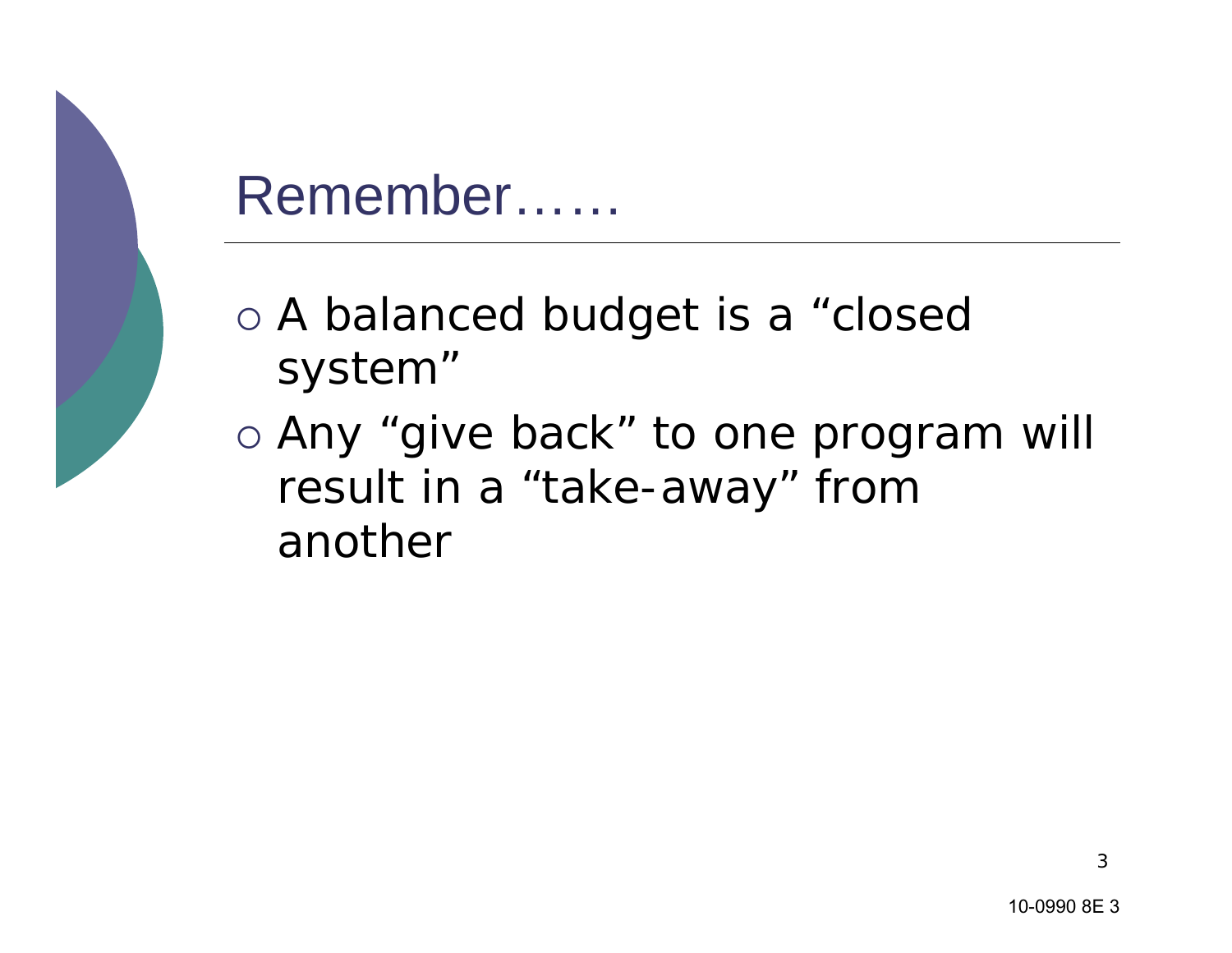

#### Board plan adopted on 11-15

o <u>Board Plan Adopted 11-15</u>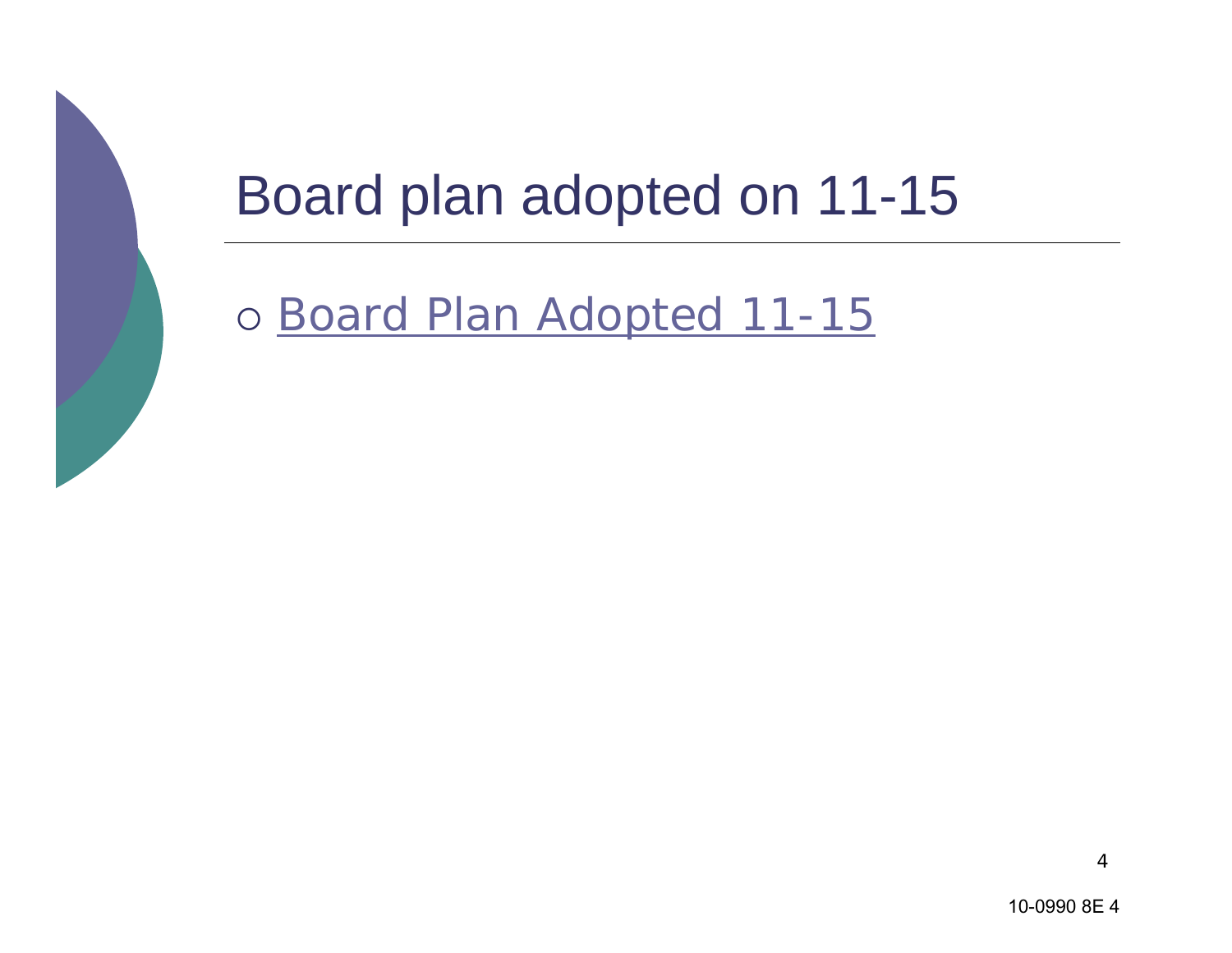#### Projected FY 2011-12 Shortfall History

| <b>Date</b>            | <b>Action</b>                                                              | <b>Impact on</b><br><b>Deficit</b> | <b>Projected</b><br><b>Deficit</b> |
|------------------------|----------------------------------------------------------------------------|------------------------------------|------------------------------------|
| <b>Proposed Budget</b> |                                                                            |                                    | \$15,158,529                       |
| July 21, 2010          | Tax role closed 2% below assumed budget<br>resulting in additional deficit | 1,192,289                          |                                    |
|                        | Revised shortfall projection                                               |                                    | 16,350,818                         |
| July-Dec.              | <b>Board approved Early Retirement Incentives</b>                          | (3, 412, 799)                      |                                    |
| September              | Increased fund balance assumptions                                         | (2,000,000)                        |                                    |
| Addenda                | Revised shortfall projection                                               |                                    | 10,938,019                         |
| November 15,           | Board approved reductions                                                  | (3,980,000)                        |                                    |
|                        | Revised shortfall projection                                               |                                    | 6,958,019                          |
| Mid-Year               | Increased Fund Balance projection                                          | (3, 192, 444)                      |                                    |
| Mid-Year               | Decrease to Contingency & Reserve                                          | (282, 175)                         |                                    |
| Mid-Year               | Misc. adjustments at Mid-Year                                              | (203, 113)                         |                                    |
|                        | Revised shortfall projection                                               |                                    | 3,280,287                          |
| April 5, 2011          | <b>Assumes pending PERS reductions</b>                                     | (1,969,524)                        |                                    |
|                        | Revised shortfall projection                                               |                                    | 1,310,763                          |
| April 20               | Recommended budget submittals                                              | (915, 479)                         |                                    |
|                        | Revised shortfall projection                                               |                                    | 395,284                            |

5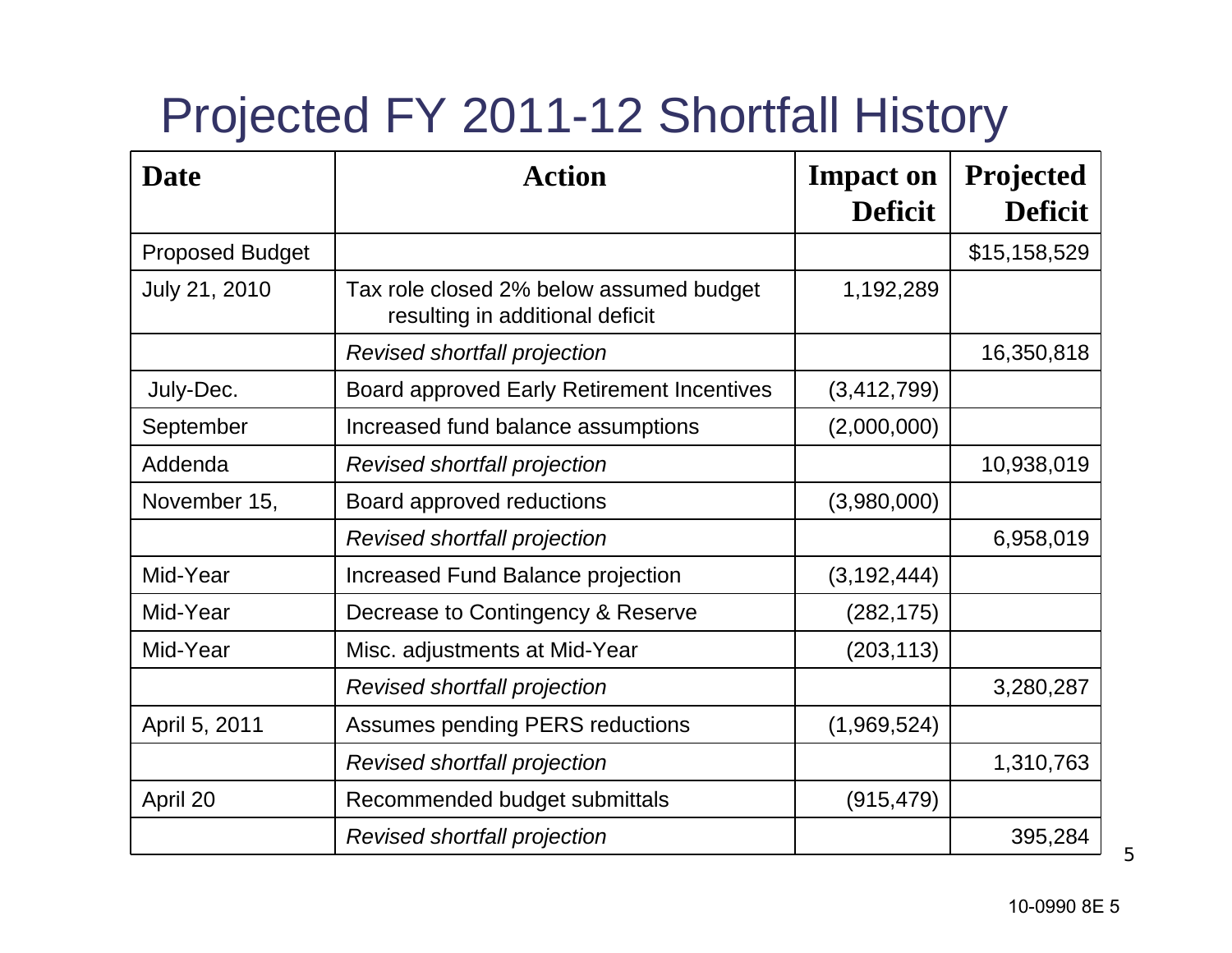

BOS Policy Decision #1

# **USE OF ONE TIME FUNDS**

10-0990 8E 6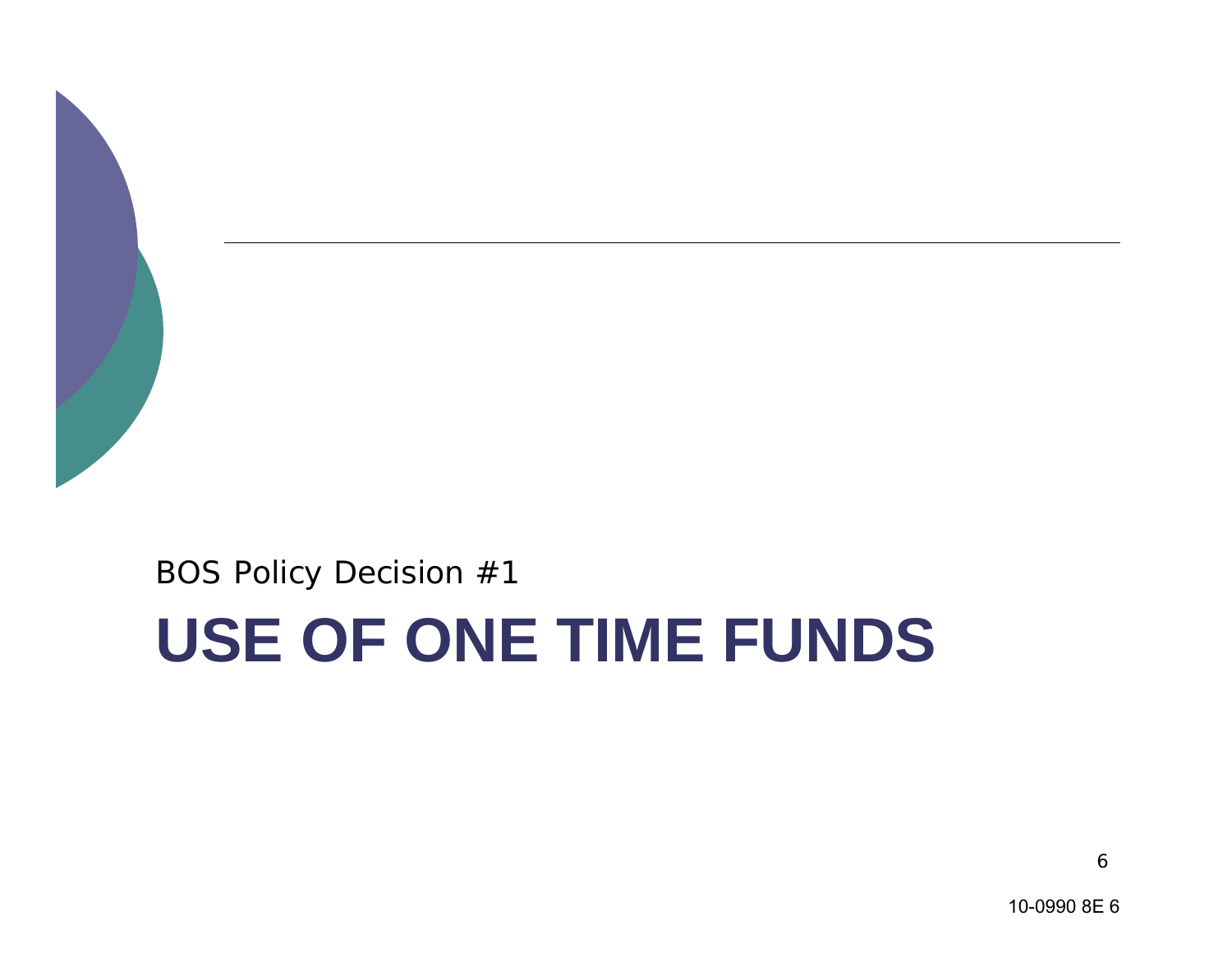#### Fund Balance – What is it?

- o Fund balance is the amount "left over" in the checking account at the end of the year
- o We consider fund balance a revenue source and we appropriate every dollar in the next year's balanced budget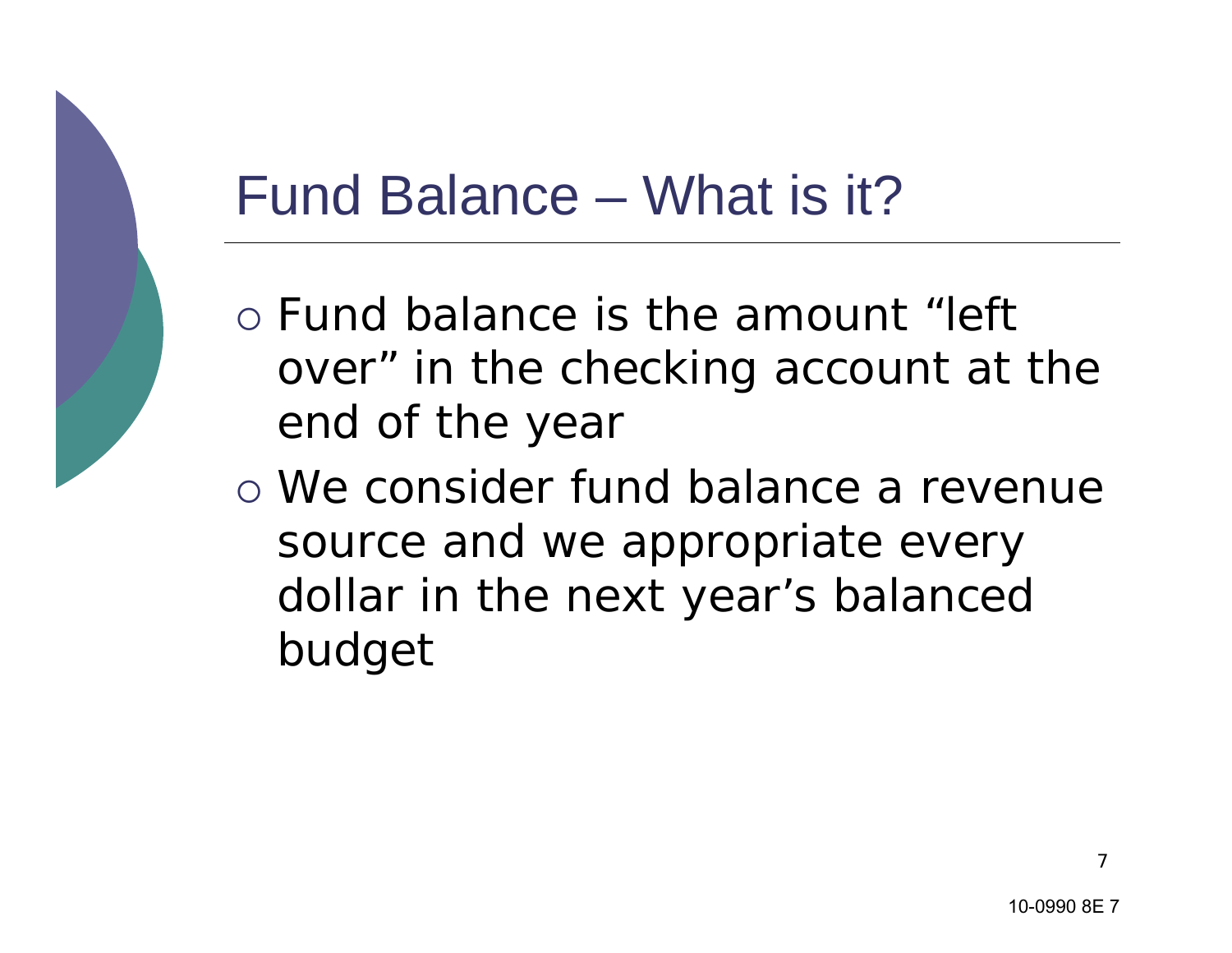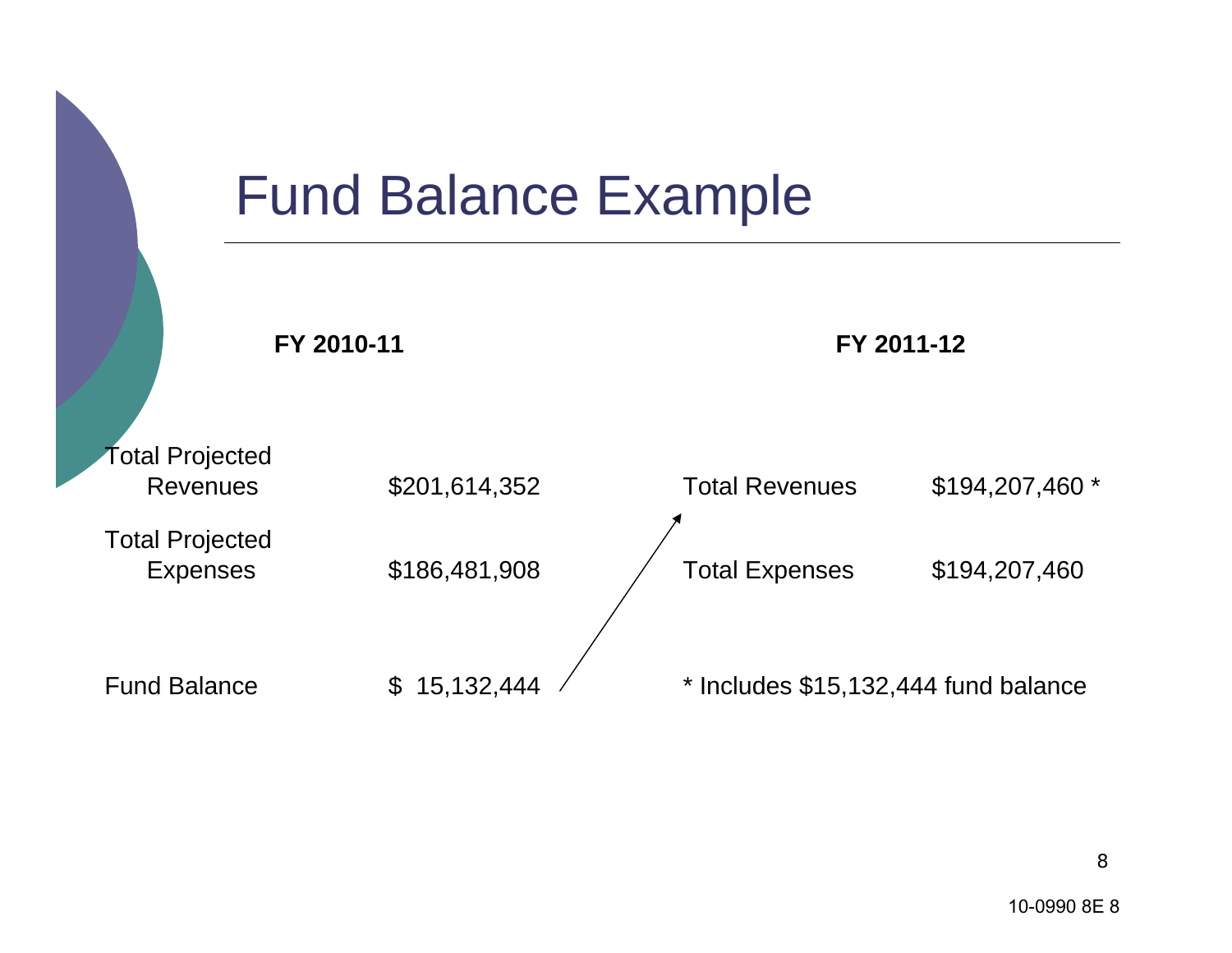## Fund Balance Projection

- o Current projection of \$15.1M
- $\circ$  On going
	- \$5.1M in FY 2010-11 unspent contingency
	- $\bullet$  \$3.6M in departmental savings and additional non-departmental revenues
- $\circ$  One time
	- \$4.8M in FY 2010-11 unspent contingency
	- $\bullet$  \$1.6M in department savings and additional non-departmental revenues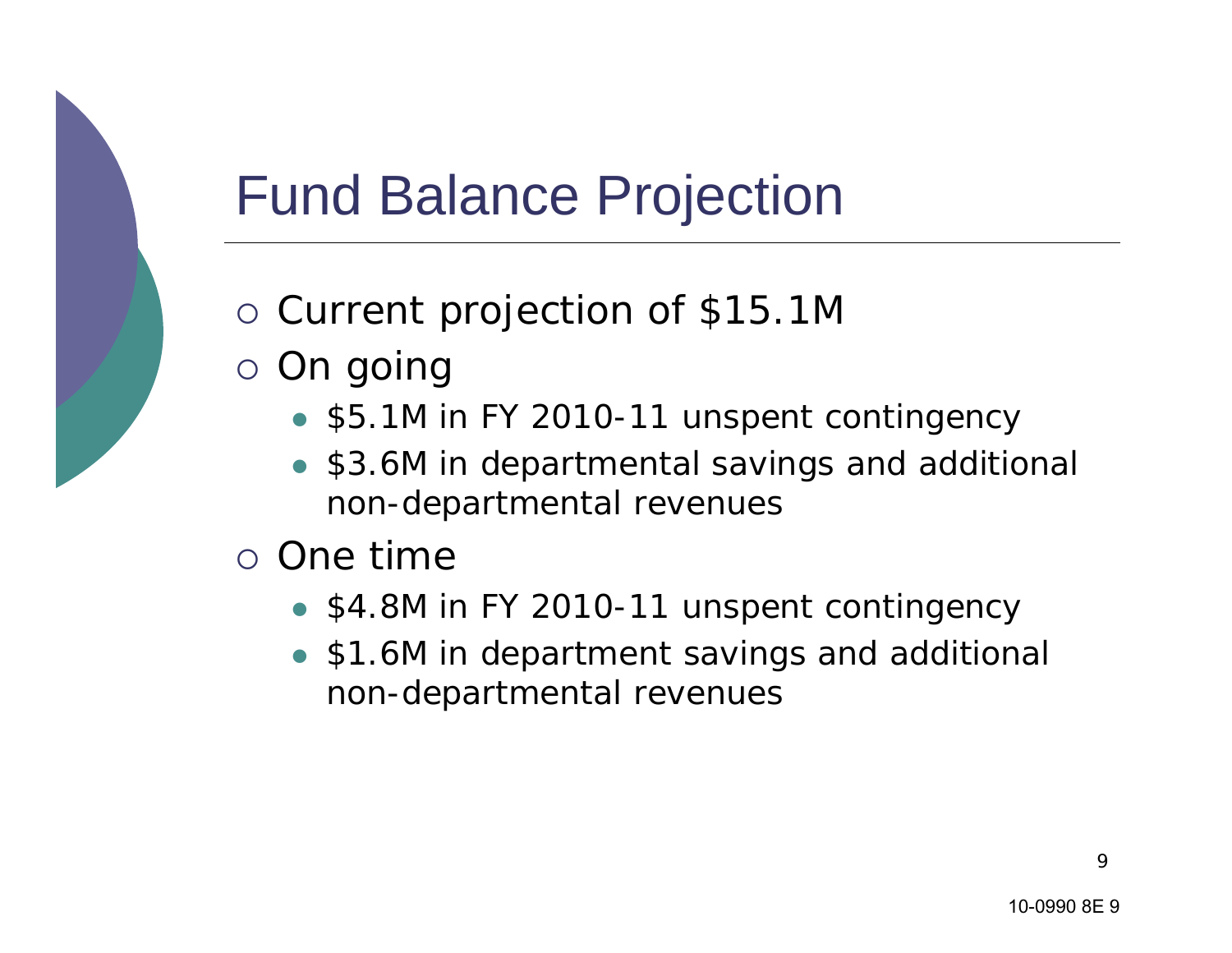## FY 2011-12 Use of Fund Balance

#### $\circ$  On going

- \$5.1M in FY 2010-11 unspent contingency  $\circ$  Rolled into FY 2011-12 Contingency
- \$3.6M in departmental savings and additional non-department revenues
	- $\circ$  Currently utilized to balance operating budget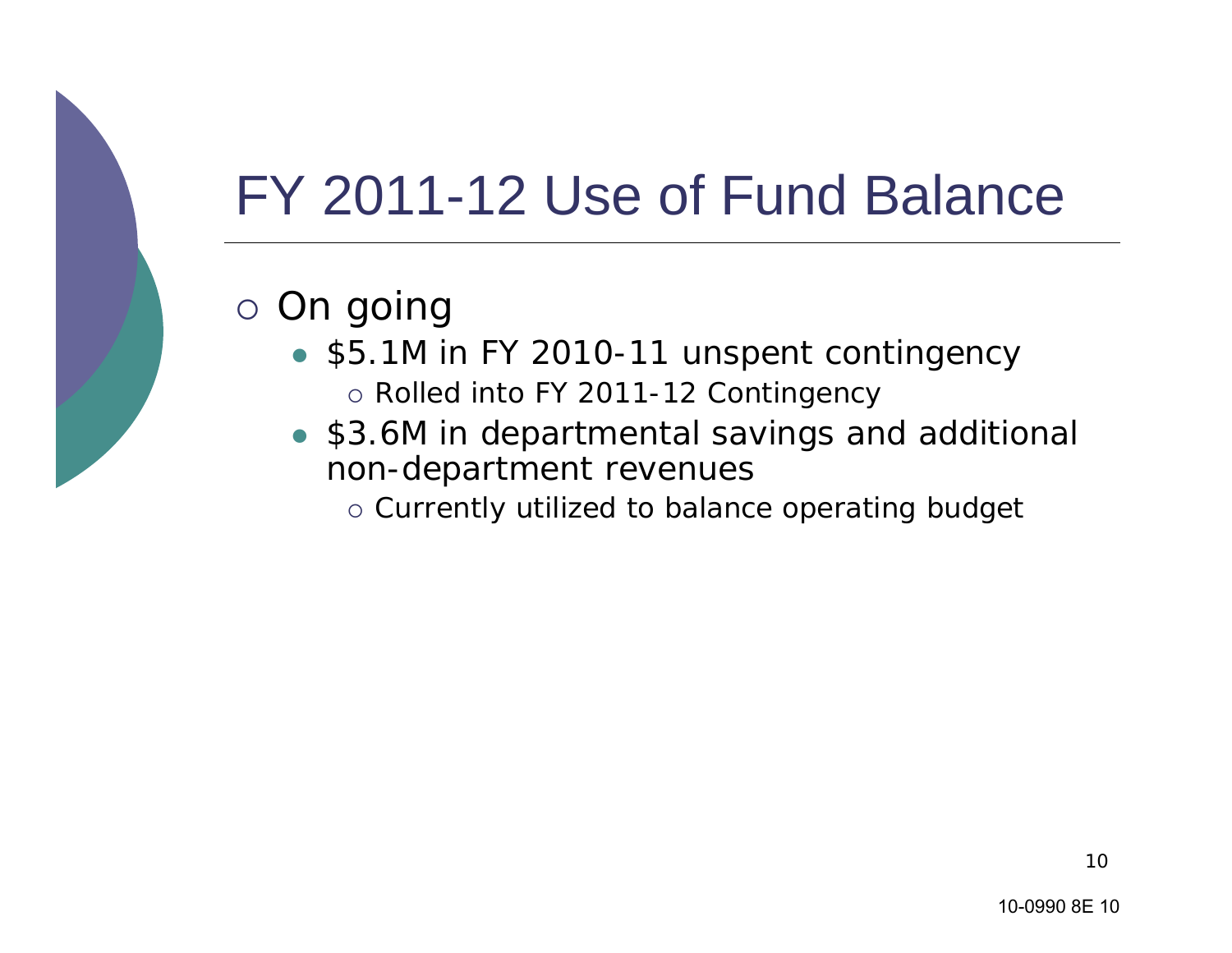## FY 2011-12 Use of Fund Balance

#### $\circ$  One time

- \$4.8M in FY 2010-11 unspent contingency
	- { Recommend putting in Designation for Capital Projects (One-time for one-time)
- \$1.6M in department savings and additional non-departmental revenues
	- $\circ$  Currently utilized to balance operating budget (one-time for ongoing expenses)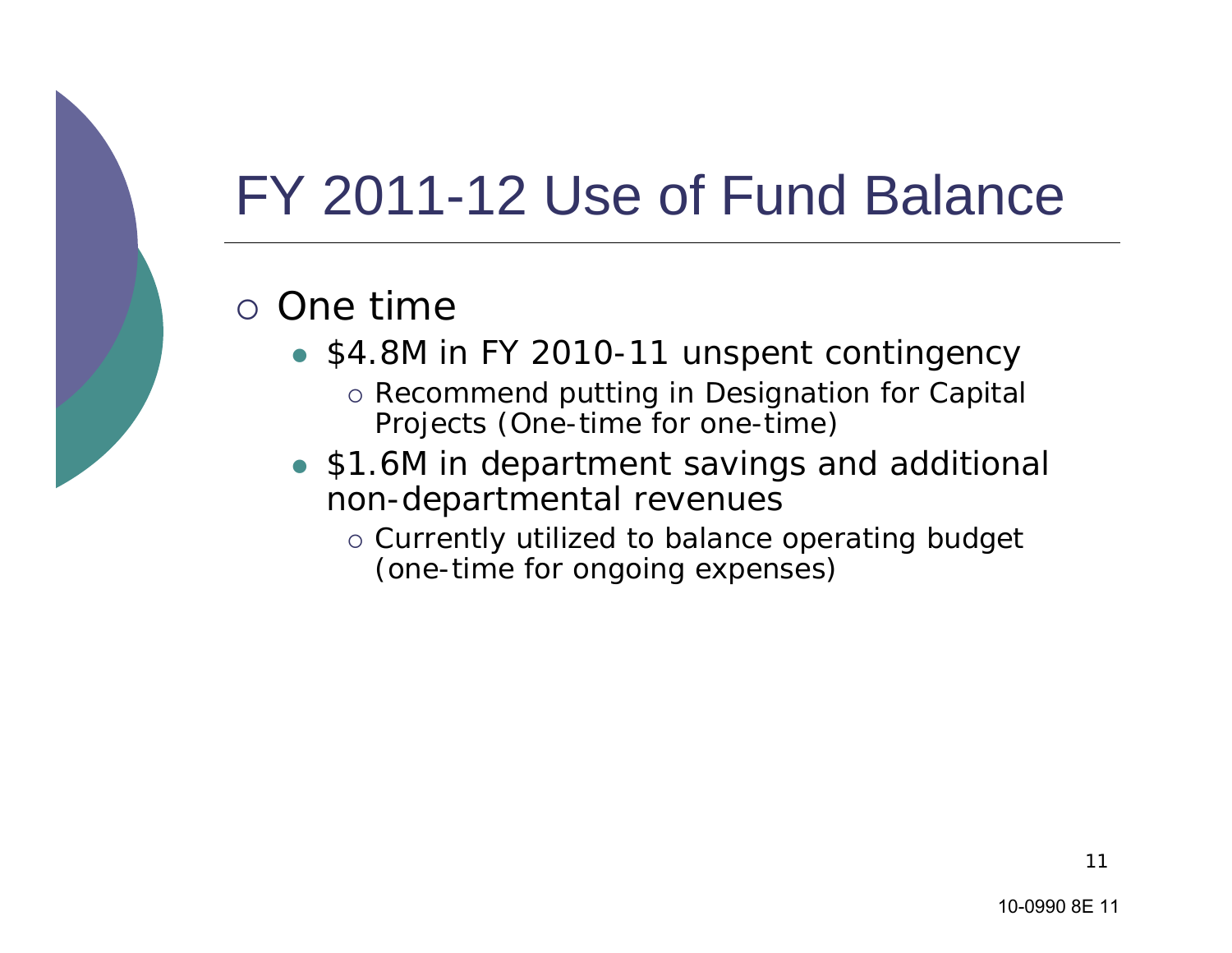#### Policy decision for the Board

- { Is it appropriate to utilize \$1.6M in onetime funds to balance the FY 2011-12 budget?
- o Use of one-time funds is a band-aic
	- Appropriate to use if one-time dip in revenues
	- Appropriate to use to "buy time" to implement cost savings measures
- { Board could choose to set these funds aside for one-time expenditures and find additional sustainable cuts to close the gap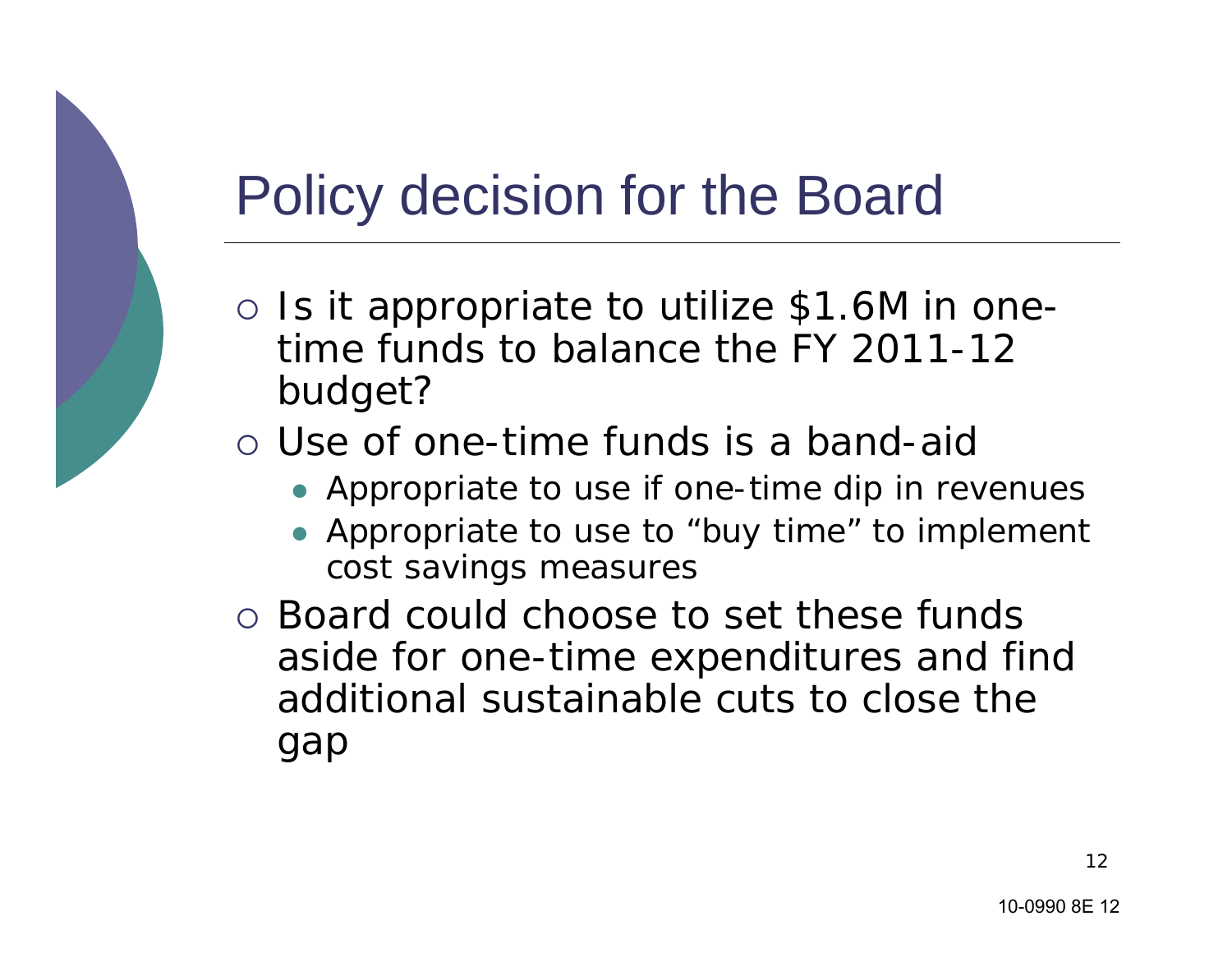#### One time funds example

#### $\circ$  Use of one time revenue

• Utilize \$1.6 of one-time fund balance to help balance department budgets in FY 2011-12

|                                | <b>FY</b>   | <b>FY</b> | <b>FY</b> | <b>FY</b>                                                  | <b>FY</b> |
|--------------------------------|-------------|-----------|-----------|------------------------------------------------------------|-----------|
|                                | 2011-12     | 2012-13   | 2013-14   | 2014-15                                                    | 2015-16   |
| <b>Shortfall</b>               | (1,600,000) |           |           | $(9,003,042)$ $(14,339,524)$ $(19,673,630)$ $(25,319,417)$ |           |
| One-time                       | 1,600,000   |           |           |                                                            |           |
| <b>New</b><br><b>Shortfall</b> |             |           |           | $(9,003,042)$ $(14,339,524)$ $(19,673,630)$ $(25,319,417)$ |           |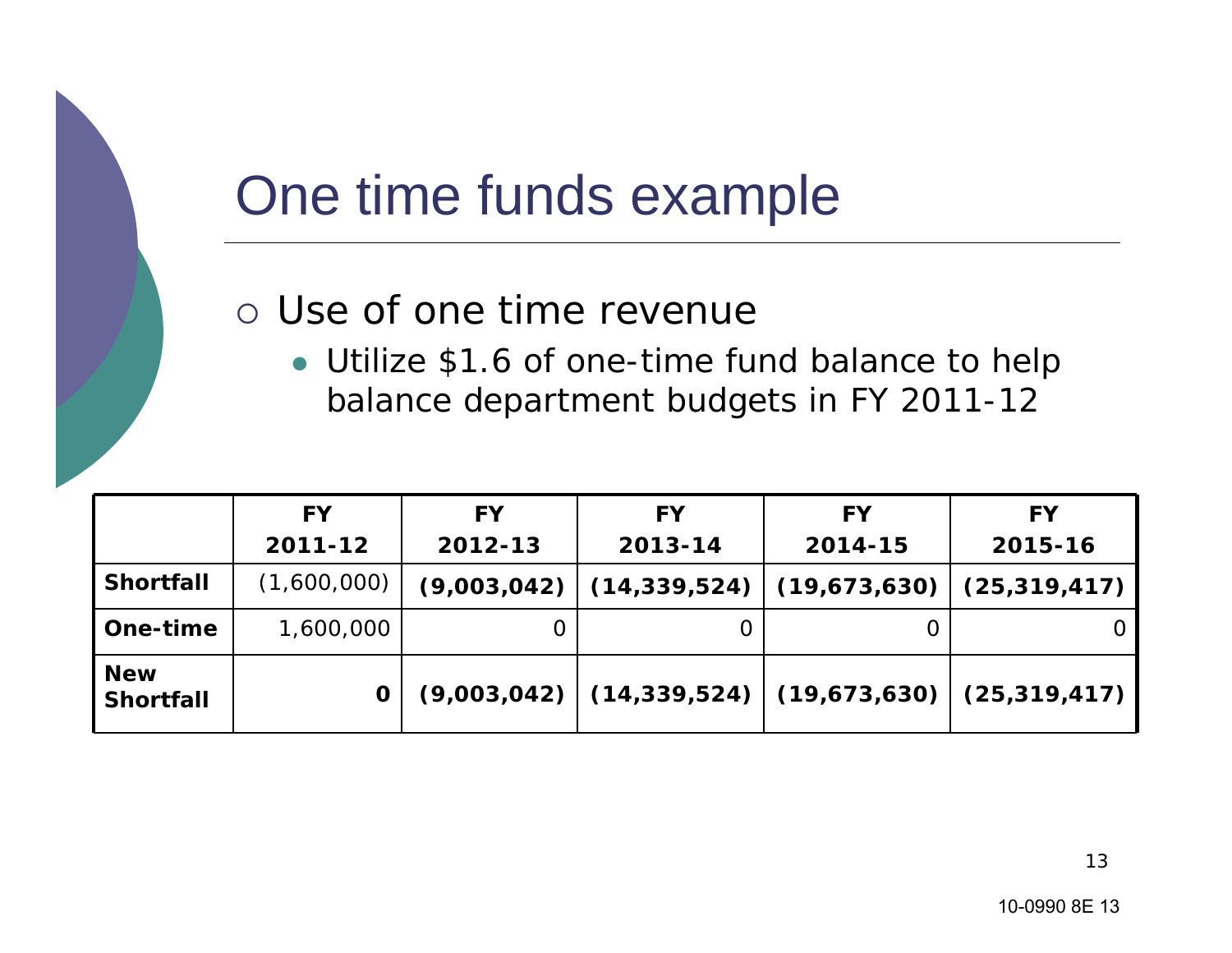#### Sustainable cuts example

o Balance the budget with \$1.6M in sustainable cuts

|                                | <b>FY</b>   | <b>FY</b>     | <b>FY</b>      | <b>FY</b>                     | <b>FY</b>      |
|--------------------------------|-------------|---------------|----------------|-------------------------------|----------------|
|                                | 2011-12     | 2012-13       | 2013-14        | 2014-15                       | 2015-16        |
| <b>Shortfall</b>               | (1,600,000) | (9,003,042)   | (14, 339, 524) | (19,673,630)                  | (25, 319, 417) |
| Cuts                           | 1,600,000   | 1,664,000     | 1,730,560      | 1,799,782                     | 1,871,774      |
| <b>New</b><br><b>Shortfall</b> | 0           | (7, 339, 042) |                | $(12,608,964)$ $(17,873,848)$ | (23, 447, 643) |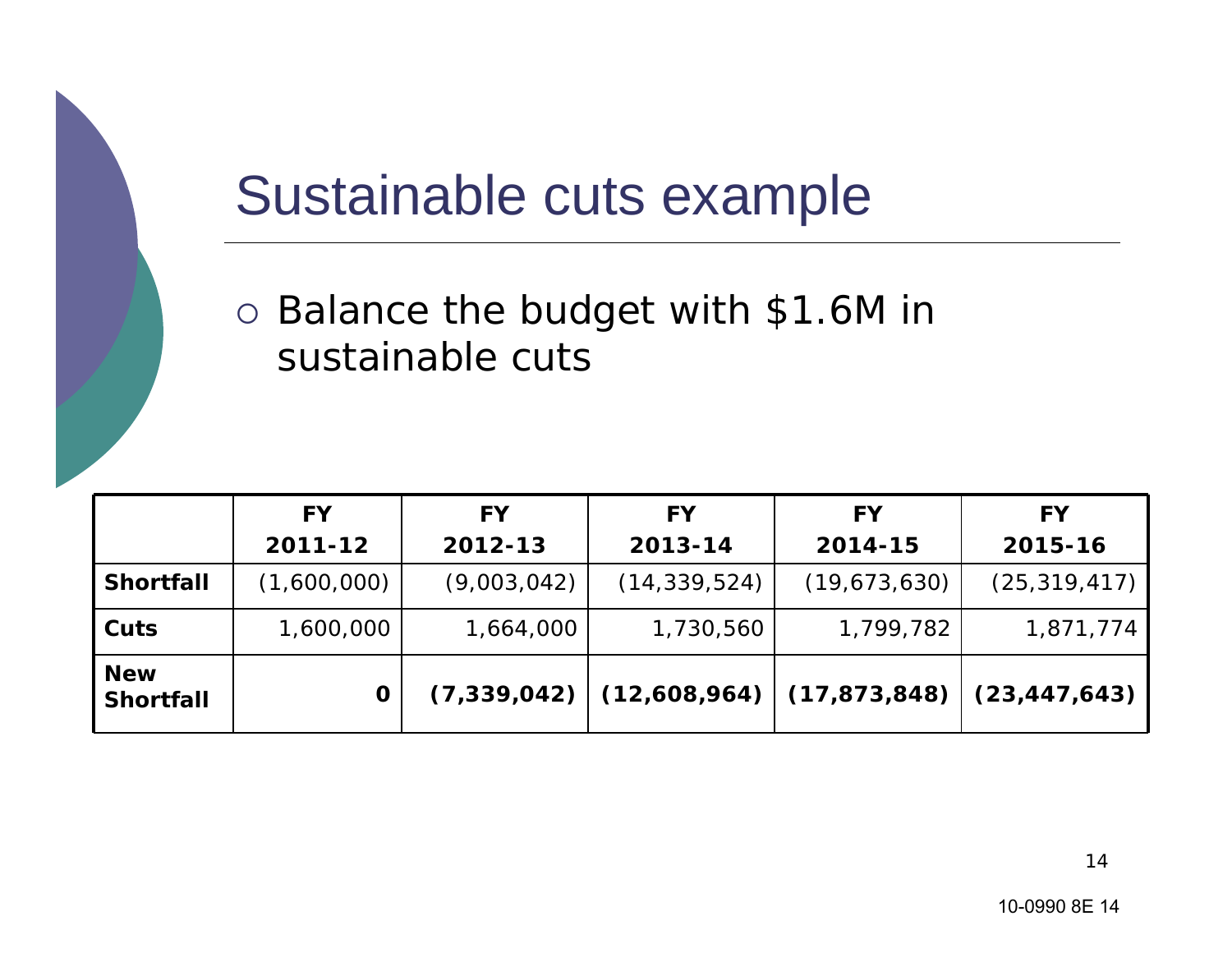#### One Time vs. Sustainable

#### **One-Time**

|                                | <b>FY</b>   | <b>FY</b> | <b>FY</b>                    | <b>FY</b>                                                      | <b>FY</b>                     |
|--------------------------------|-------------|-----------|------------------------------|----------------------------------------------------------------|-------------------------------|
|                                | 2011-12     | 2012-13   | 2013-14                      | 2014-15                                                        | $2015 - 16$                   |
| <b>Shortfall</b>               | (1,600,000) |           | $(9,003,042)$ $(14,339,524)$ |                                                                | $(19,673,630)$ $(25,319,417)$ |
| One-time                       | 1,600,000   |           |                              |                                                                |                               |
| <b>New</b><br><b>Shortfall</b> |             |           |                              | $0$ $(9,003,042)$ $(14,339,524)$ $(19,673,630)$ $(25,319,417)$ |                               |

#### **Sustainable**

|                                | <b>FY</b><br>2011-12 | <b>FY</b><br>2012-13 | <b>FY</b><br>2013-14         | <b>FY</b><br>2014-15 | <b>FY</b><br>2015-16 |
|--------------------------------|----------------------|----------------------|------------------------------|----------------------|----------------------|
| <b>Shortfall</b>               | (1,600,000)          | (9,003,042)          | (14, 339, 524)               | (19,673,630)         | (25, 319, 417)       |
| Cuts                           | 1,600,000            | 1,664,000            | 1,730,560                    | 1,799,782            | 1,871,774            |
| <b>New</b><br><b>Shortfall</b> |                      |                      | $(7,339,042)$ $(12,608,964)$ | (17, 873, 848)       | (23, 447, 643)       |

15

10-0990 8E 15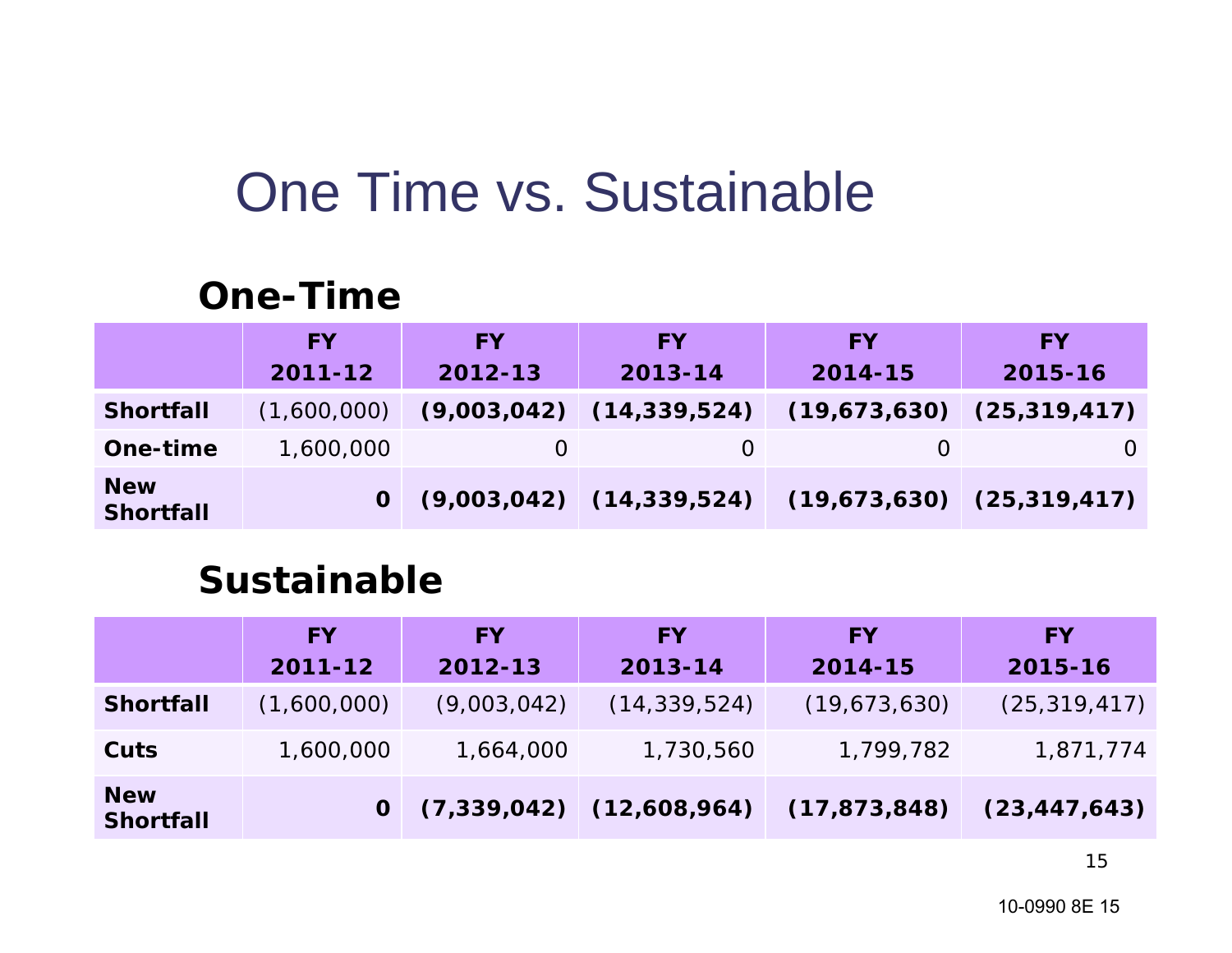#### General Fund Structural Budget Gap



Total in millions

Total in millions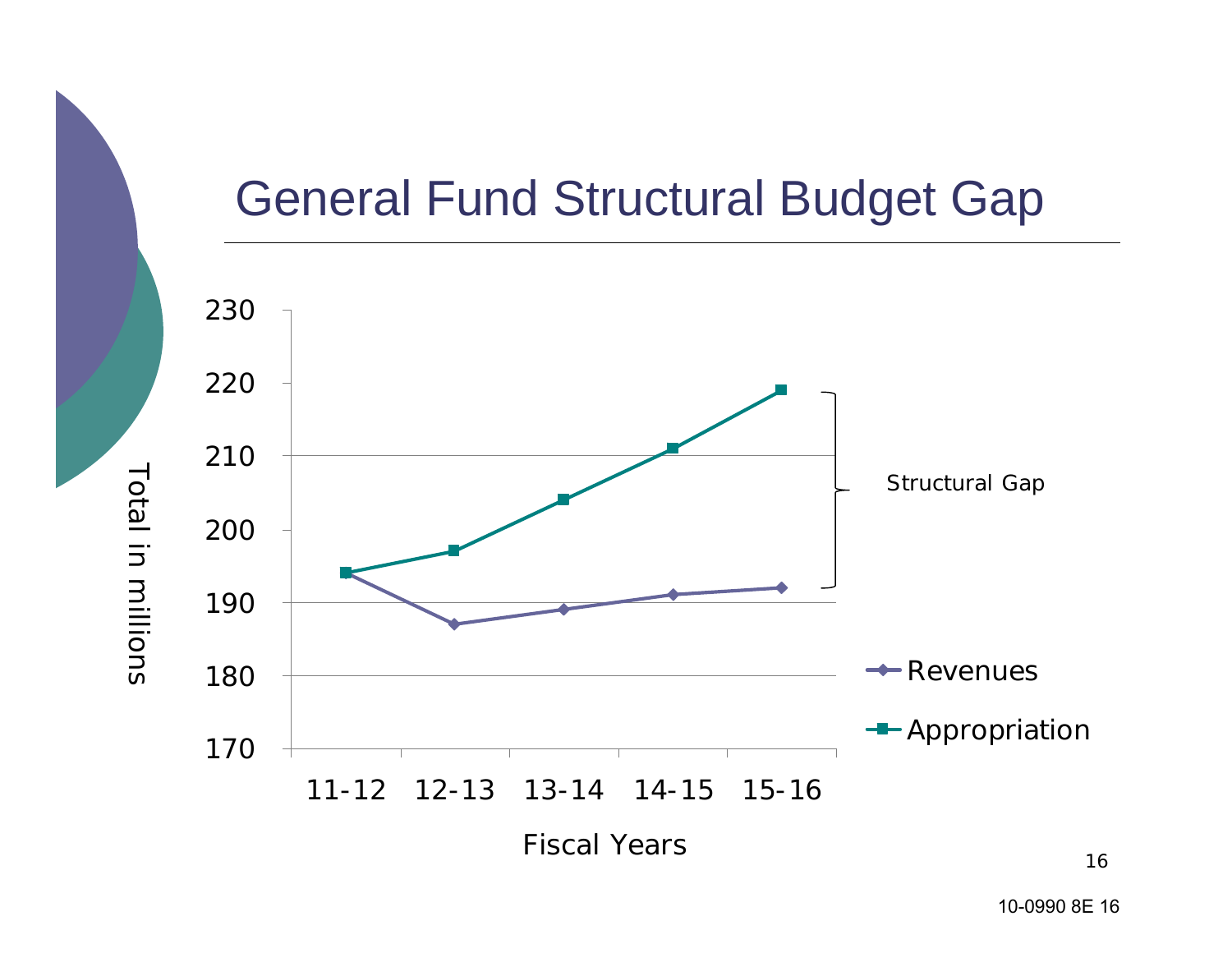#### CAO Recommendation

- o Use \$1.6M in one-time dollars to help balance the Recommended FY 2011-12 budget
- o "Buy time" for the books to close in order to have final fund balance figures as well as updated property tax information
- o Board to provide direction on sustainable reduction strategies for the future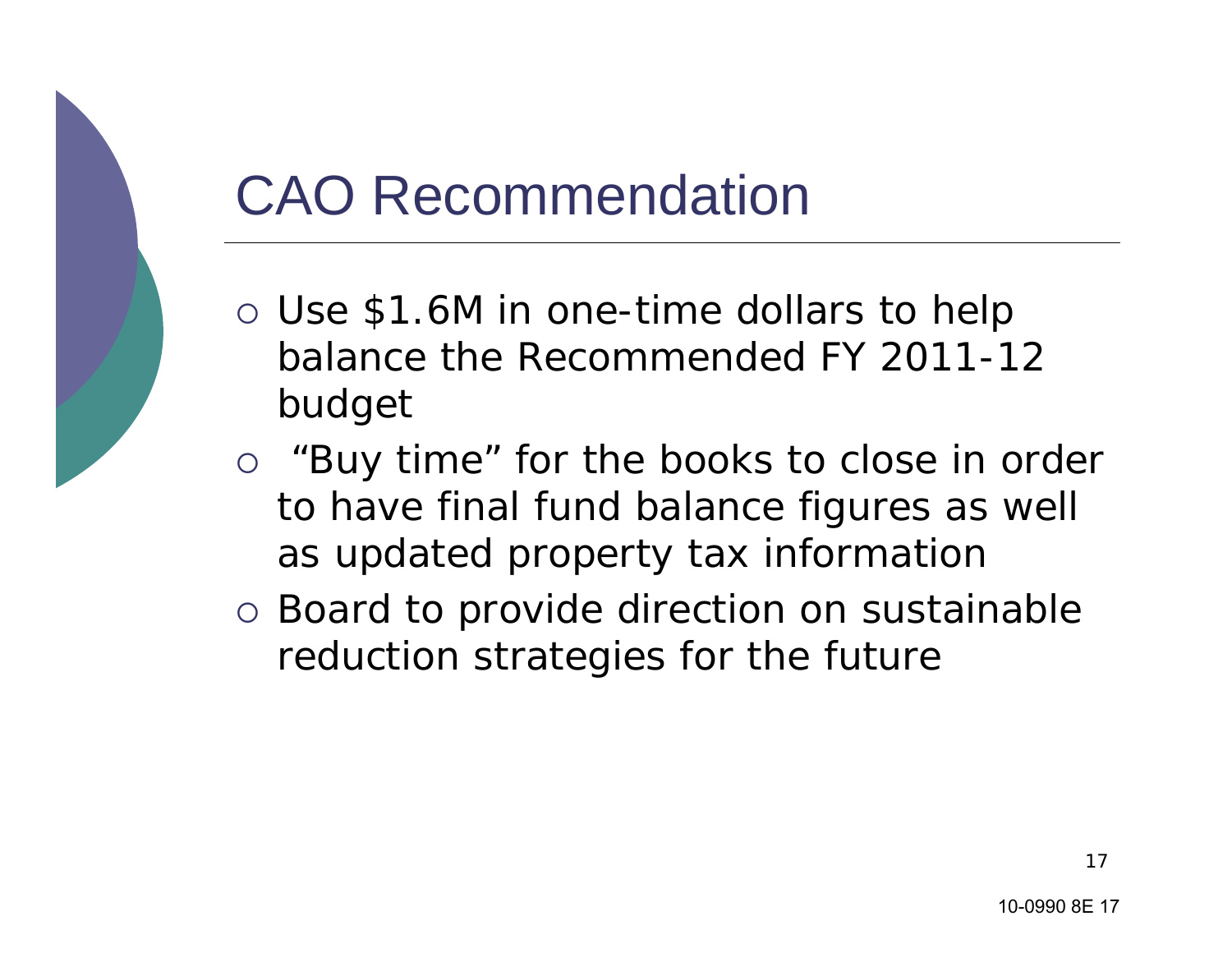#### Important to remember….

- o Still much uncertainty surrounding State impacts
- o One-time dollars provide important cash flow throughout the year
- o As our "savings account" dwindles, the County may have to borrow funds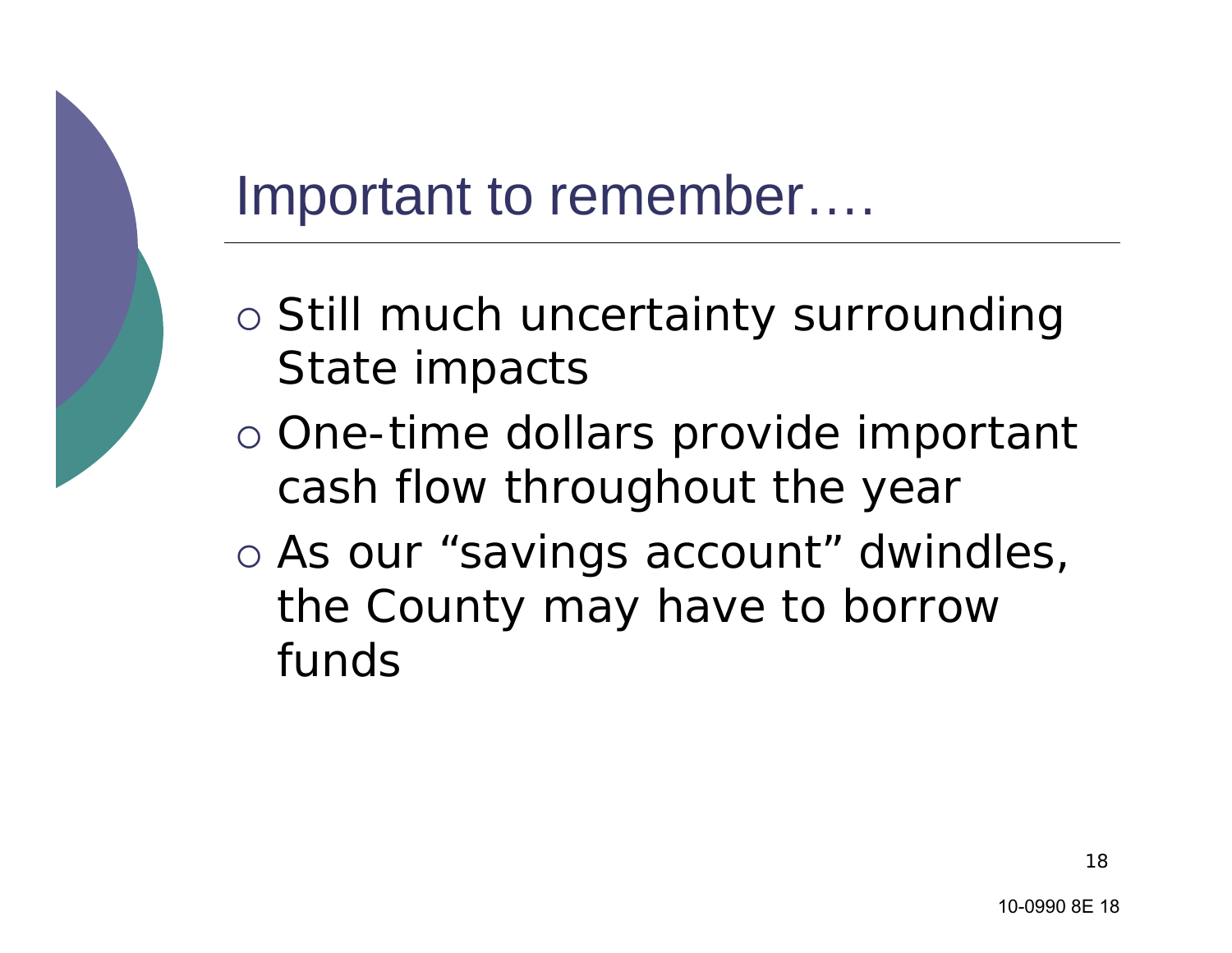Other One-Time Funds Projected for FY 2011-12

- { Animal Shelter funds \$6M
- o Designations for Capital Projects \$6.6M
	- Assumes BOS appropriates an additional \$4.8M of FY 2010-11 Fund Balance

{ General Reserve \$8.8M

{ Contingency \$5.3M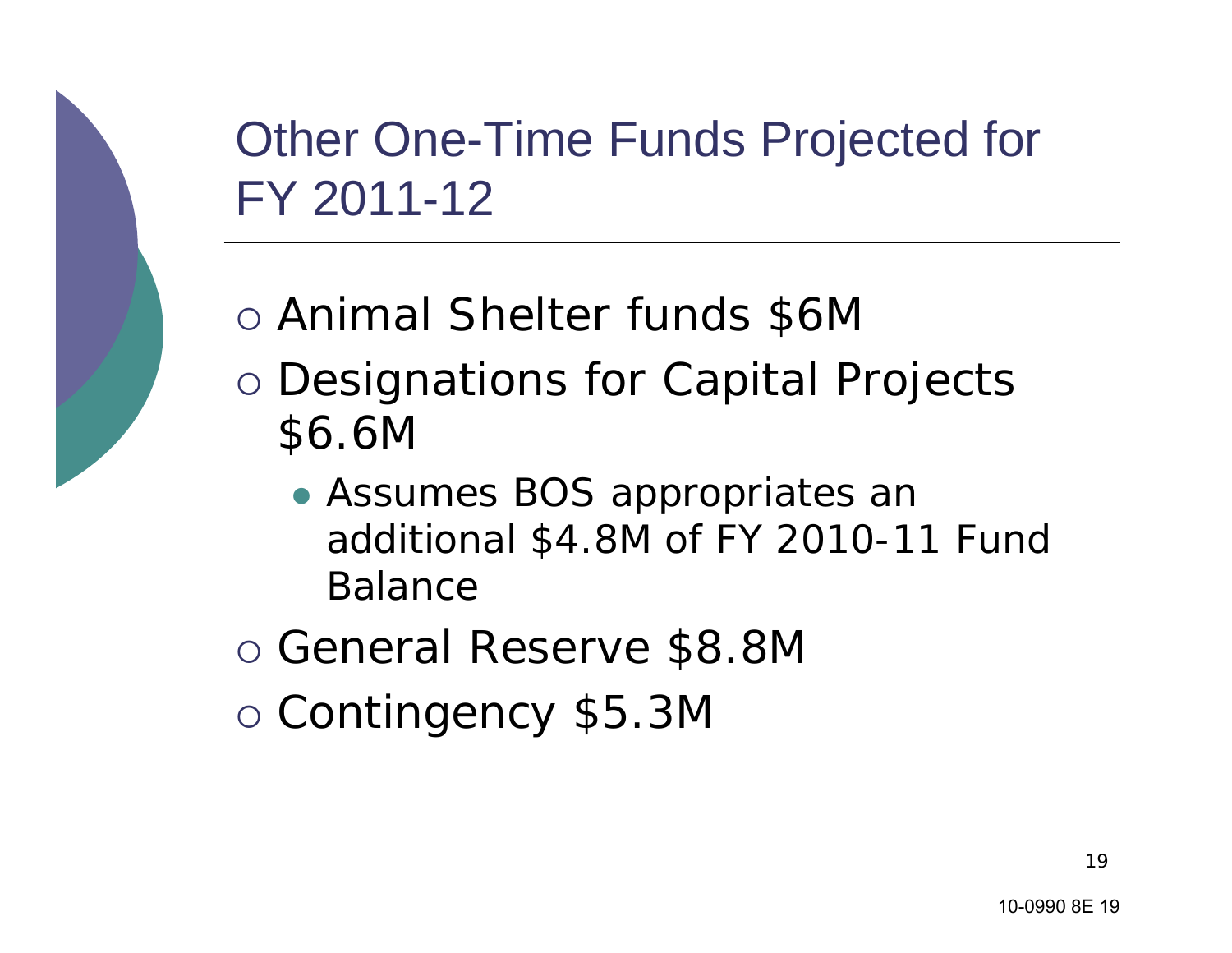

BOS Policy Decision #2

## **HUMAN SERVICES Social Services**

20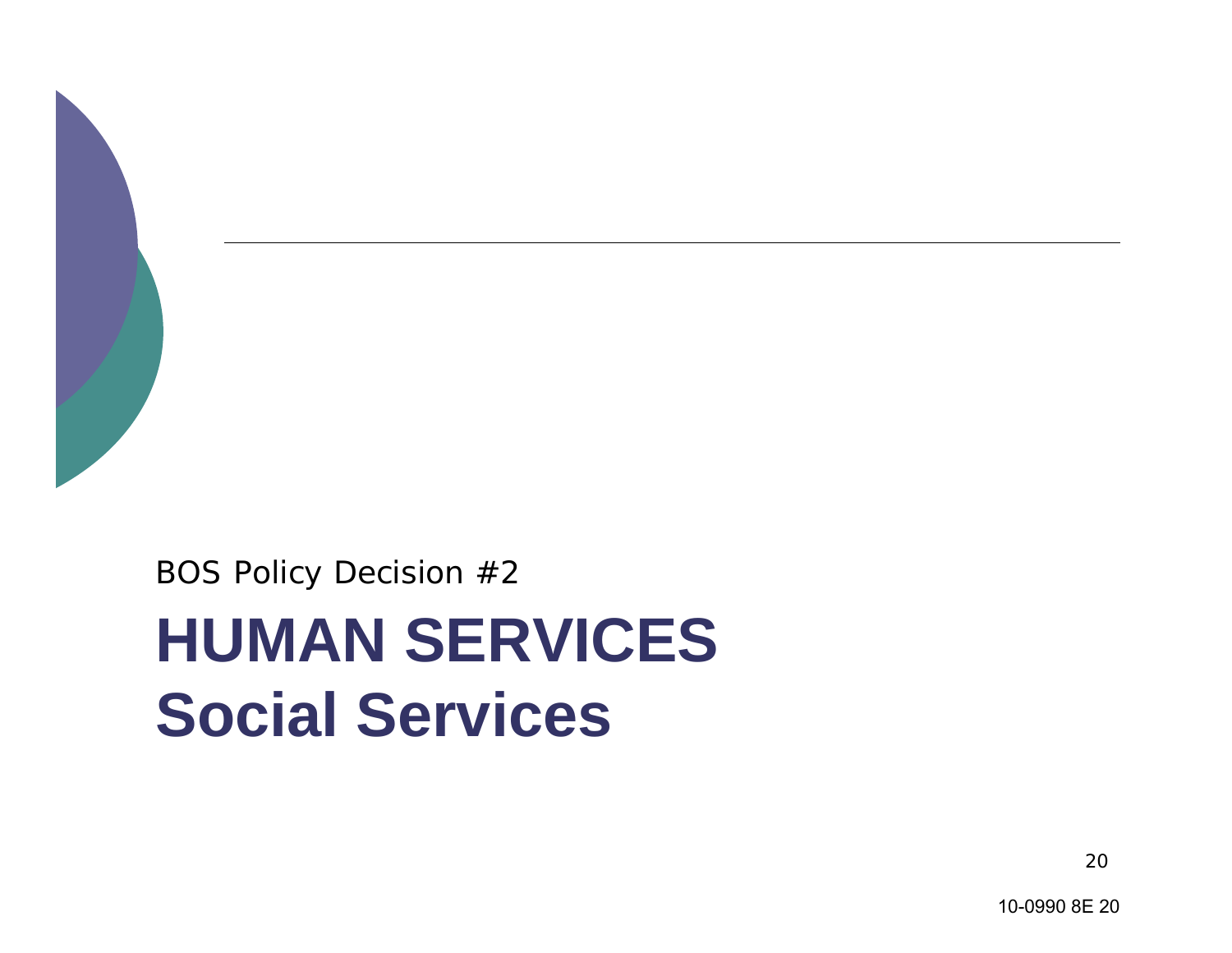#### Human Services – Social Services

- o Example of what happens when one-time funds are used to support ongoing operations
- { In FY 2010-11 Human Services Board approved budget included approximately \$1M in one-time funding sources to balance the budget
	- ARRA funding (\$425K)
	- Medi-Cal Administrative Activities (MAA) fund balance (\$270K)
	- State and federal reimbursement for prior year<br>costs (\$300K)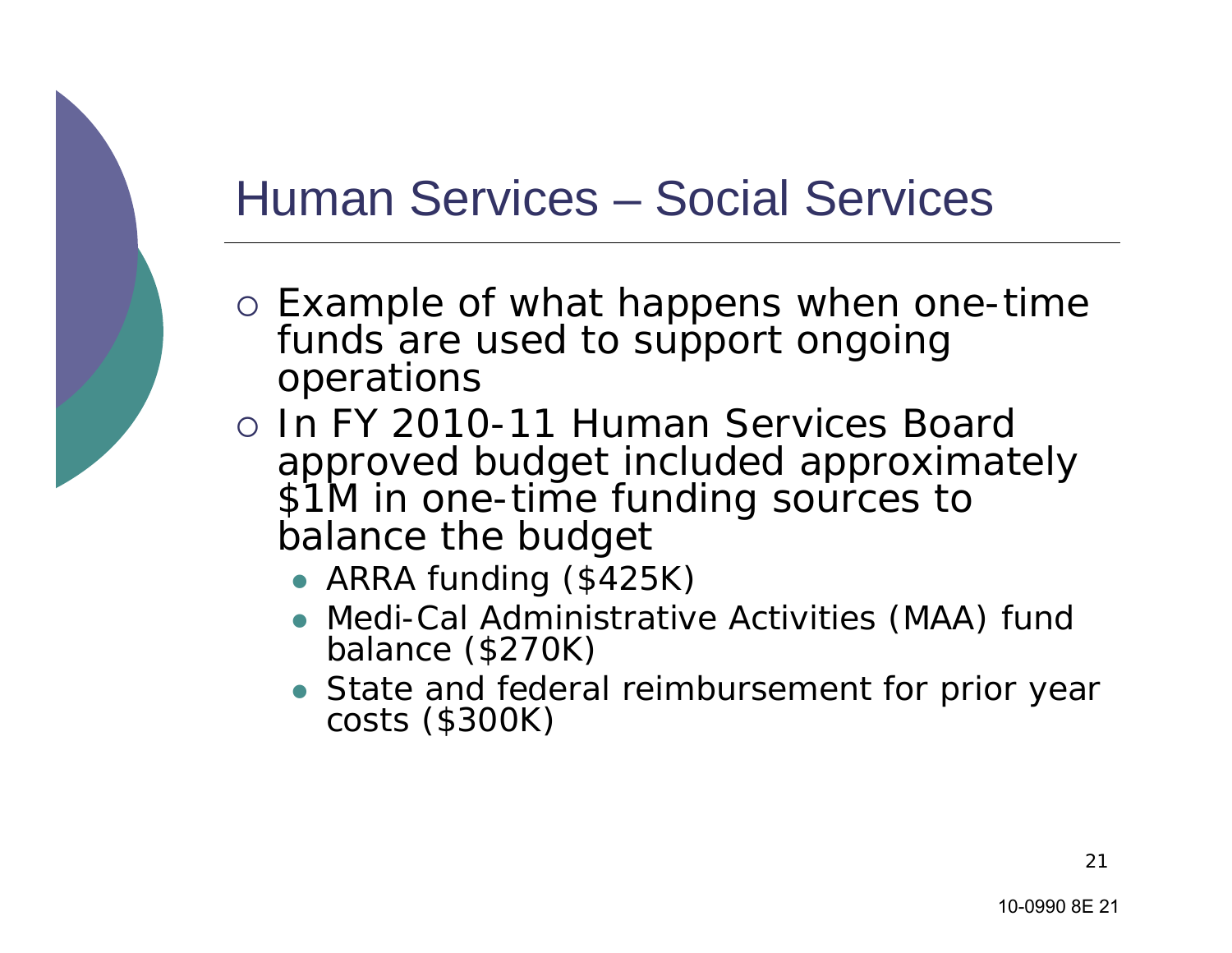#### Human Services FY 2011-12 Budget

- o Human Services FY 2011-12 budget request is \$1.2M over the Net County Cost assumed in the 5-year projection
	- \$1M due to loss of one time funds
	- z \$250K due to loss of State funding (Current proposal is reduction for FY 2011-12 only)
- o Over the past several years revenues have not been keeping up with expenses and Social Services has back-filled this structural gap with one time funds
- { Net County Cost is 4% of total Social Services Program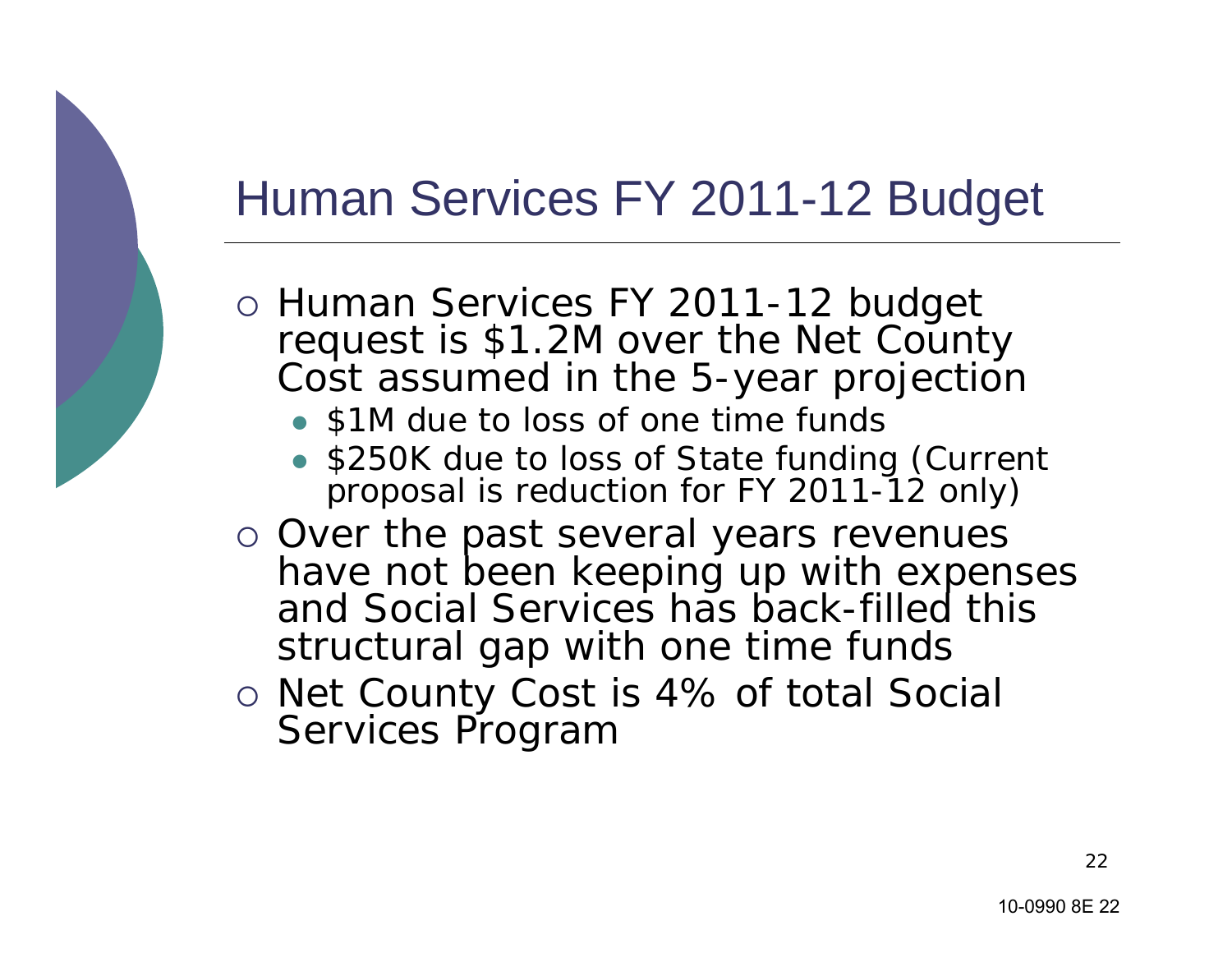## Effect on FY 2011-12 budget

- o Current projected shortfall of \$395K includes the increase in NCC for Human Services
- $\circ$  5 year projection includes this increased NCC for Human Services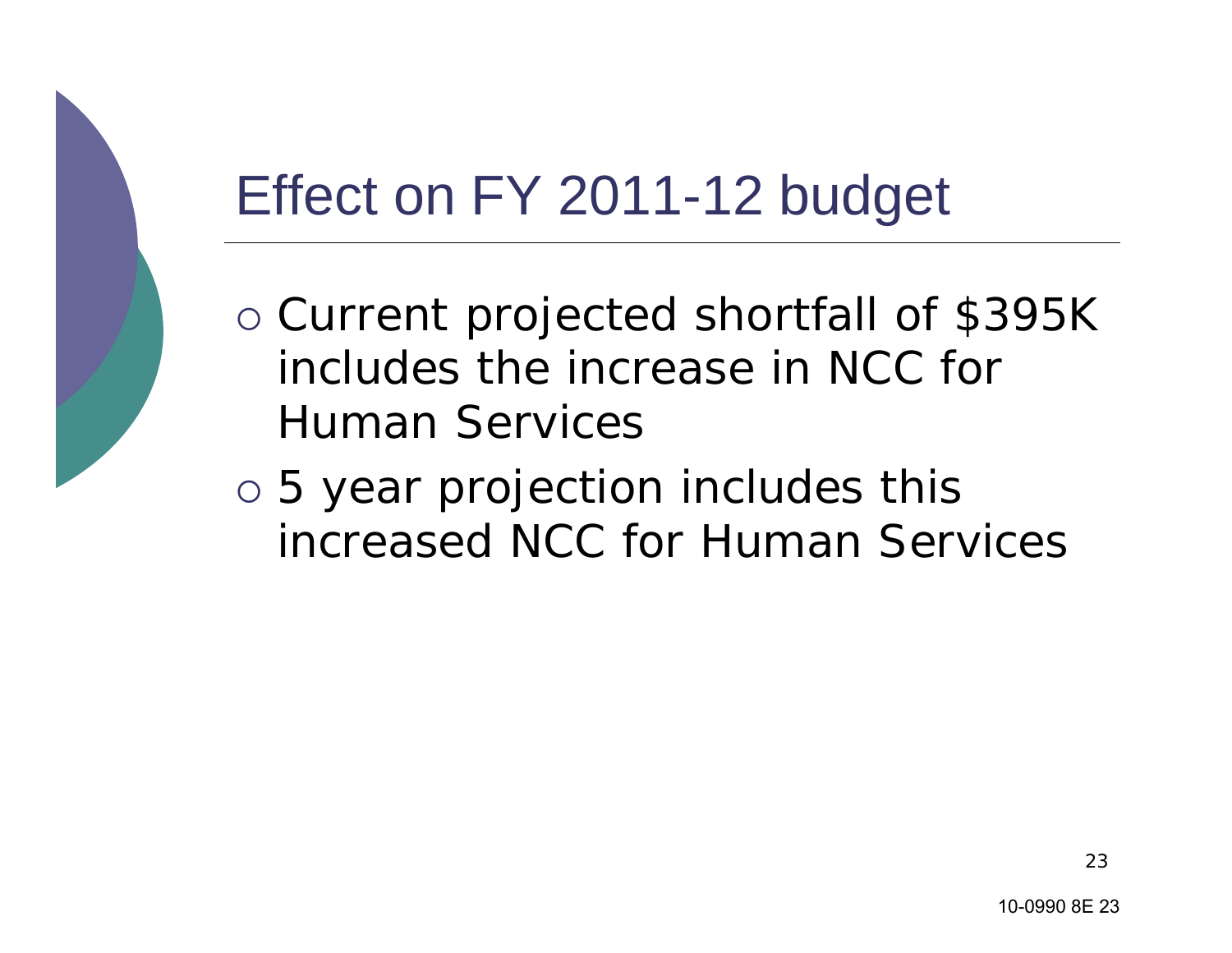#### Why cuts to Social Services are difficult

- $\circ~$  For most General Fund departments, a cut of one dollar results in savings of one dollar
- o Because of the cost sharing ratio in Social Services, for every dollar cut, approximately \$0.85 of Federal and State funds goes out the door and the County only saves \$0.15
- $\circ$  Many of the areas in Social Services are mandated by the State and the County has no discretion over the amount spent (General Assistance, CalWORKS, IHSS and Foster Care)
- o Cuts would be to social workers and eligibility workers primarily in the area of Children's Welfare services (including CPS) and in the In Home Services Support (IHSS) administration
	- $\bullet$  These are public safety and protection programs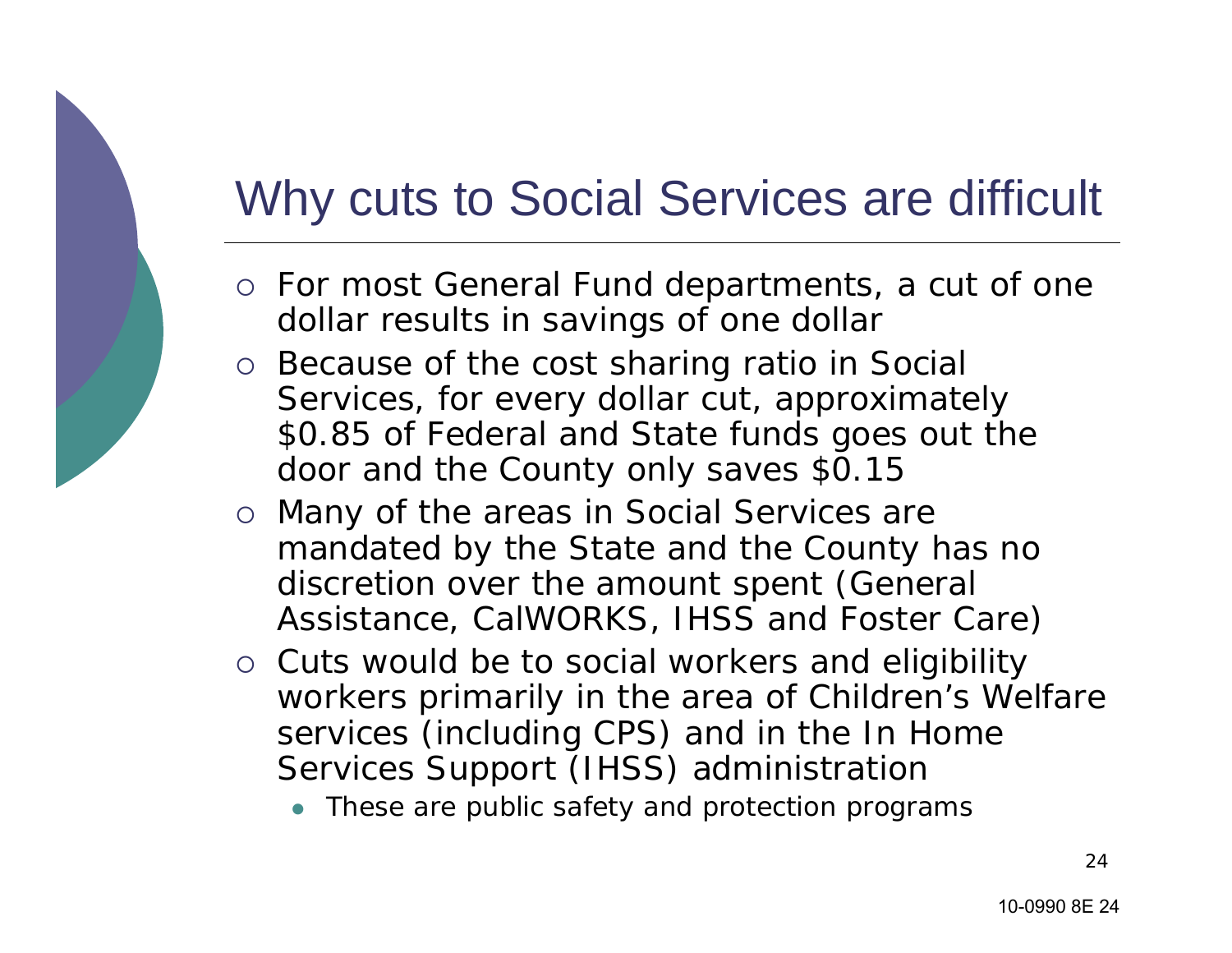#### Example – Assuming that cost savings equals people

- { \$500,000 reduction in \$1 for \$1 Gen Fund programs
	- Need to cut 5 people  $@$  average of \$100,000 per employee



- $\bigcap$  \$500,000 reduction in Social Services Gen Fund
	- $\circ$  Equates to \$3.3M in total program cuts
	- $\circ$  Equals 42 people@ average of \$80,000 per employee (15% County Cost Sharing Ratio = \$12,000 savings per employee)



25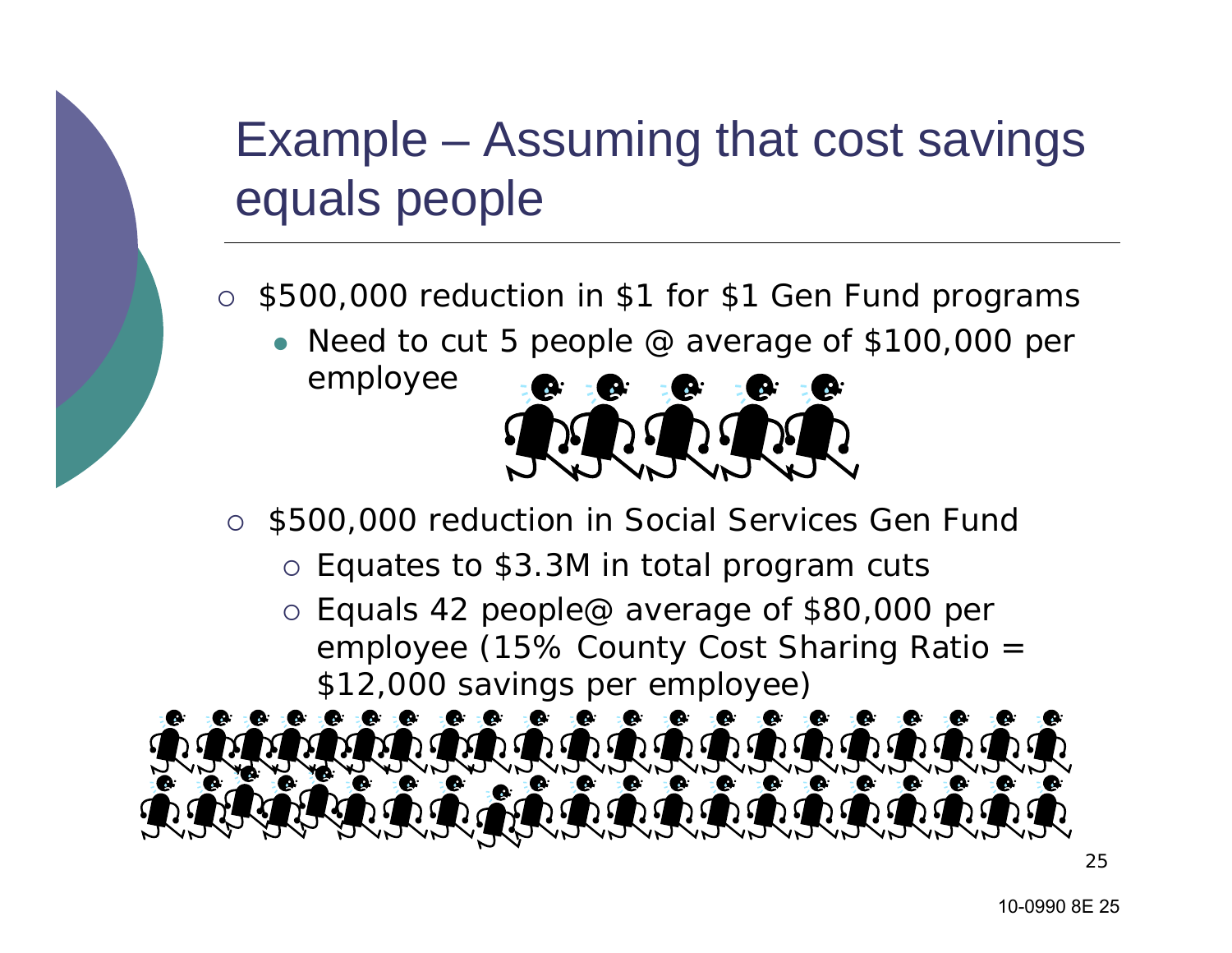## **Other Options - Community** Services Programs

- $\circ$  Board could choose to reduce the General Fund contribution to Community Services currently at \$1.4M
- o These programs are the same programs discussed in November
	- Senior Day Care
	- Senior Nutrition
	- Senior Legal Services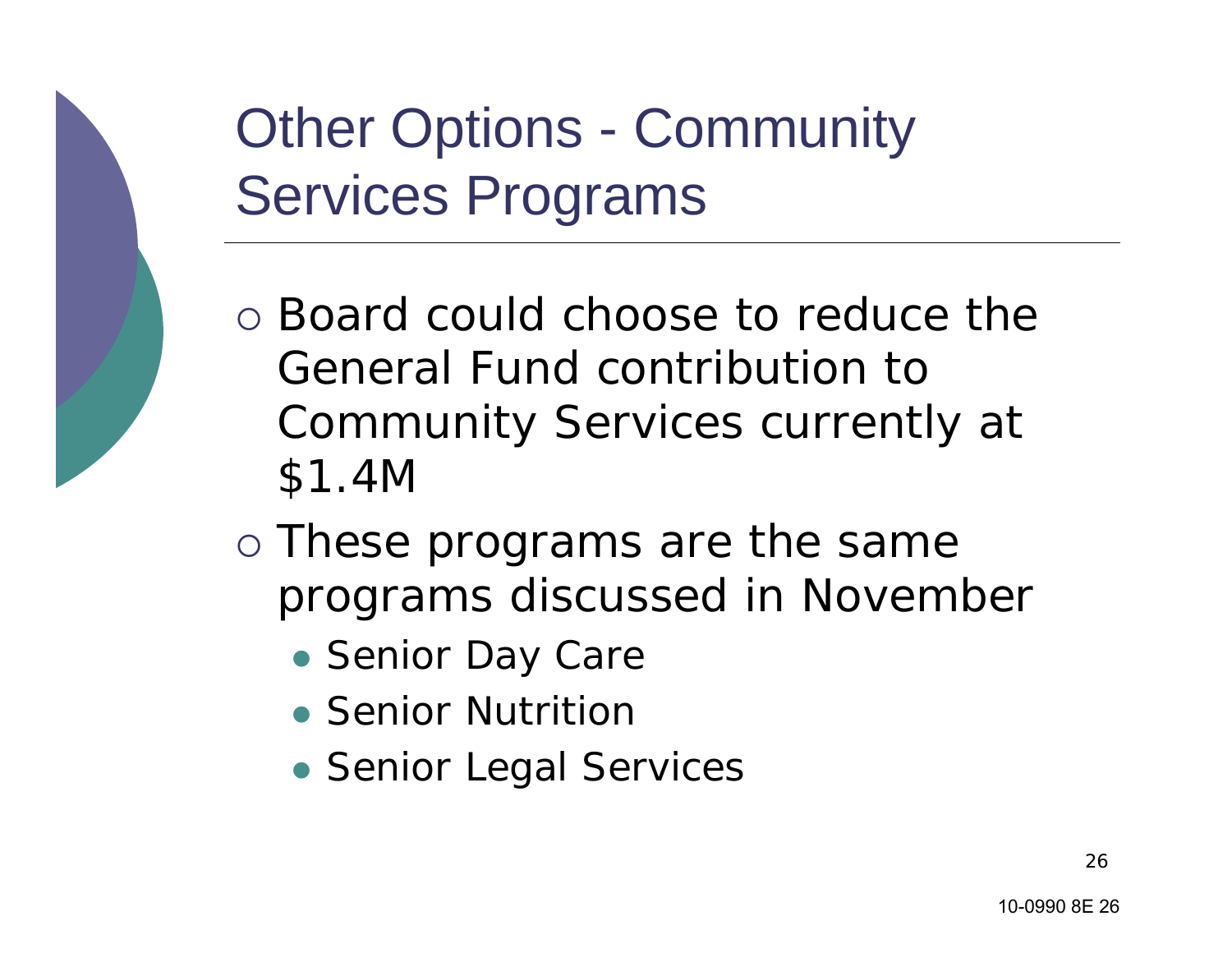#### Policy Decision for the Board

- 1. Commit additional General Fund dollars to Human Services – Social Services for FY 2011-12 and direct department to continue to find ways to keep program costs at the bare minimum; or
- 2. Drastic reductions to programs now in order to achieve sustainable savings in FY 2011-12 and beyond; or
- 3.Cuts to Community Services programs; or
- 4. Shift realignment funding from Health Services to Human Services resulting in program cuts in Health Services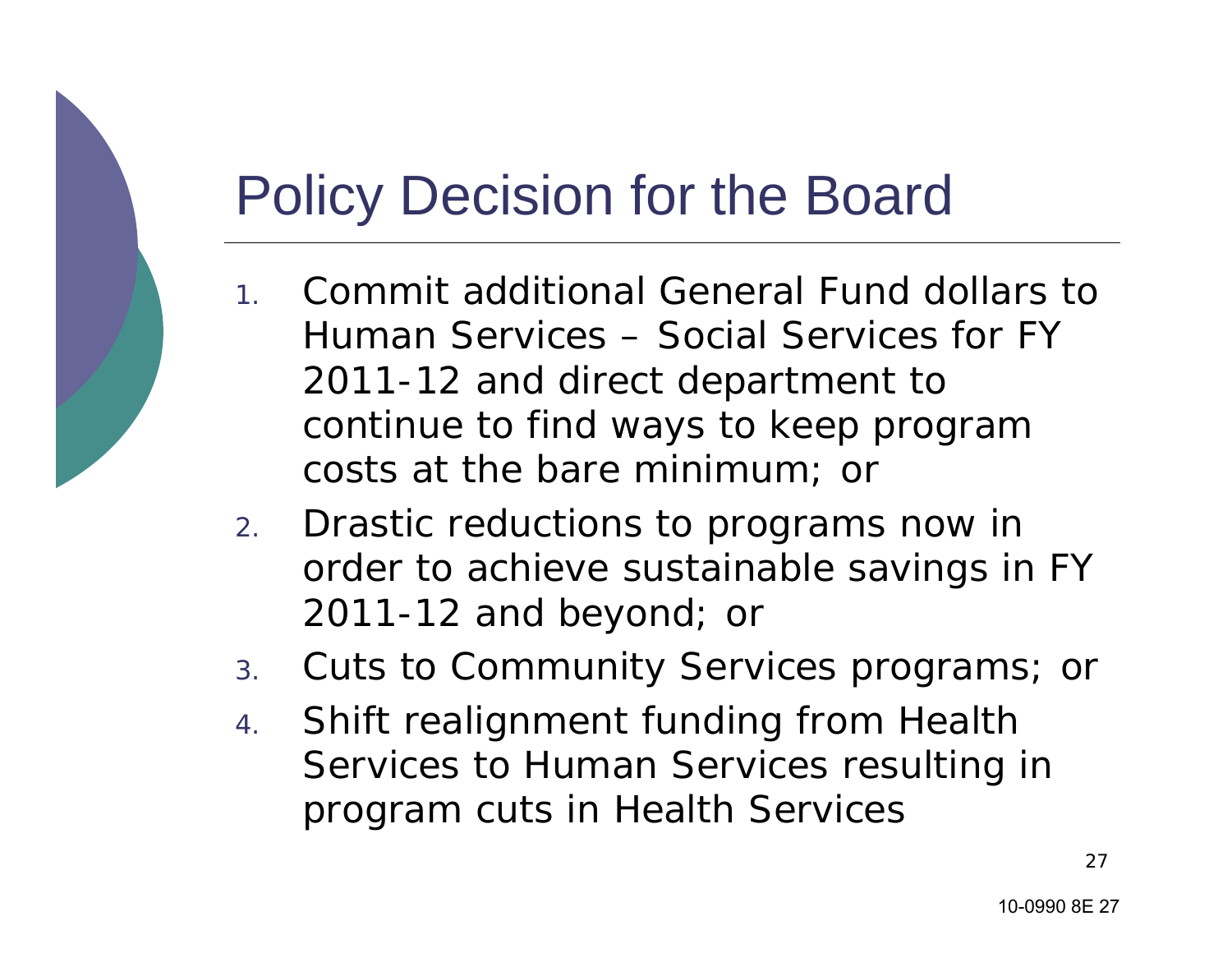

BOS Policy Decision #3

# **COST ALLOCATION**

10-0990 8E 28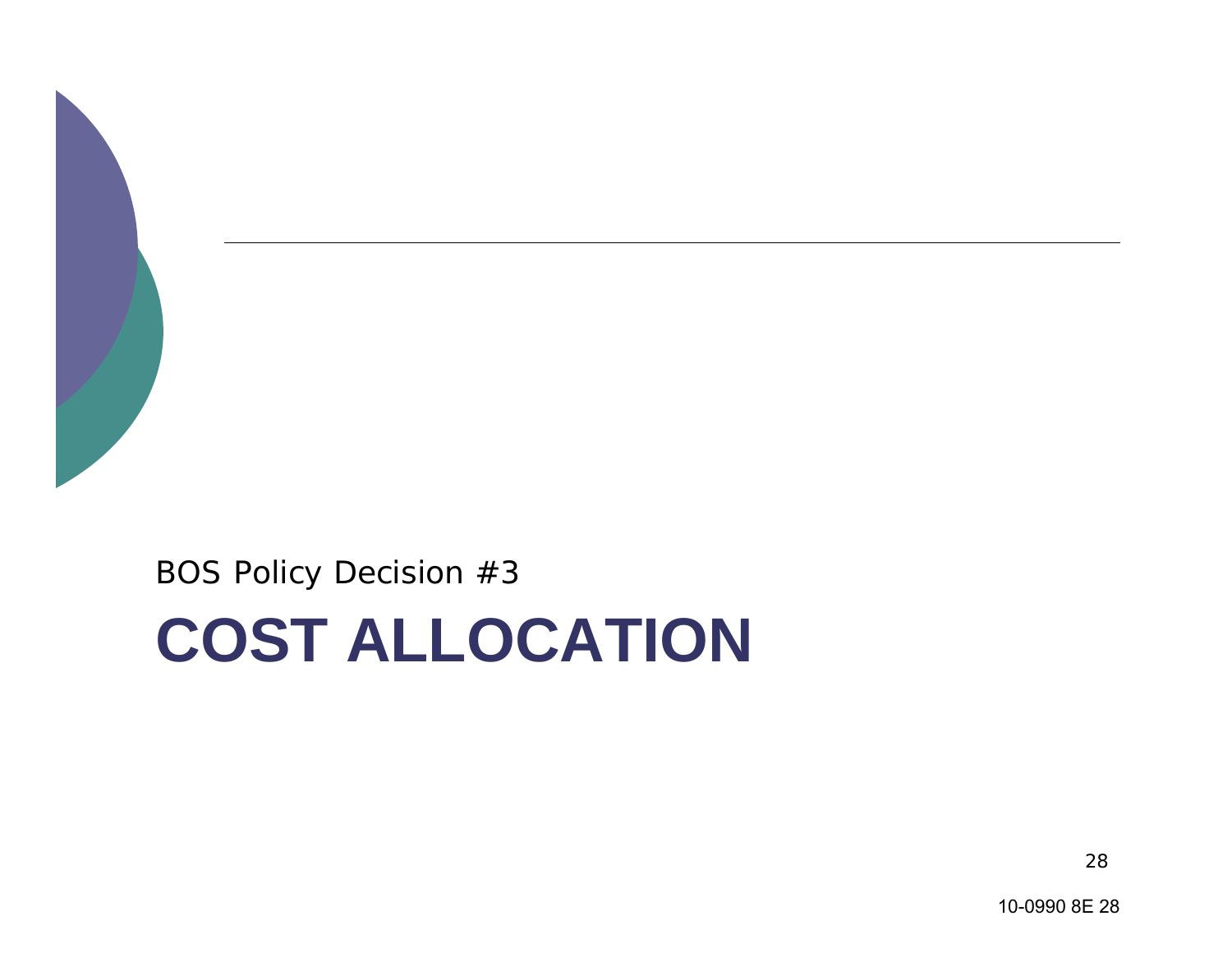#### Health Services – Cost Allocation

- o Currently Health does not have an accepted methodology in place to allocate finance and administrative costs for Animal Services and CSA 3 and CSA 7 Emergency Medical **Services**
- o Health admin/finance staff provides services to these programs as well as core Public and Mental Health programs

29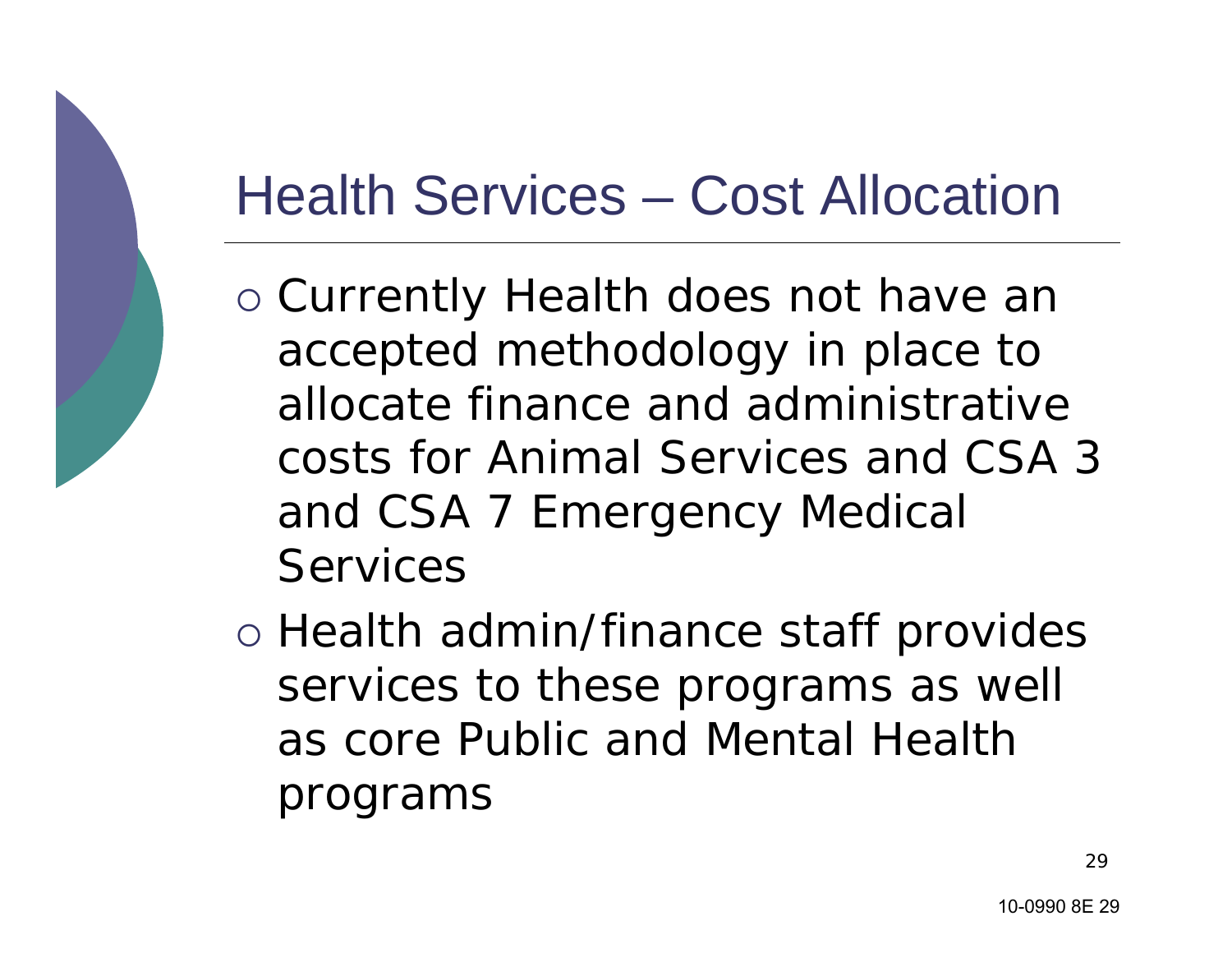

#### Funding flows

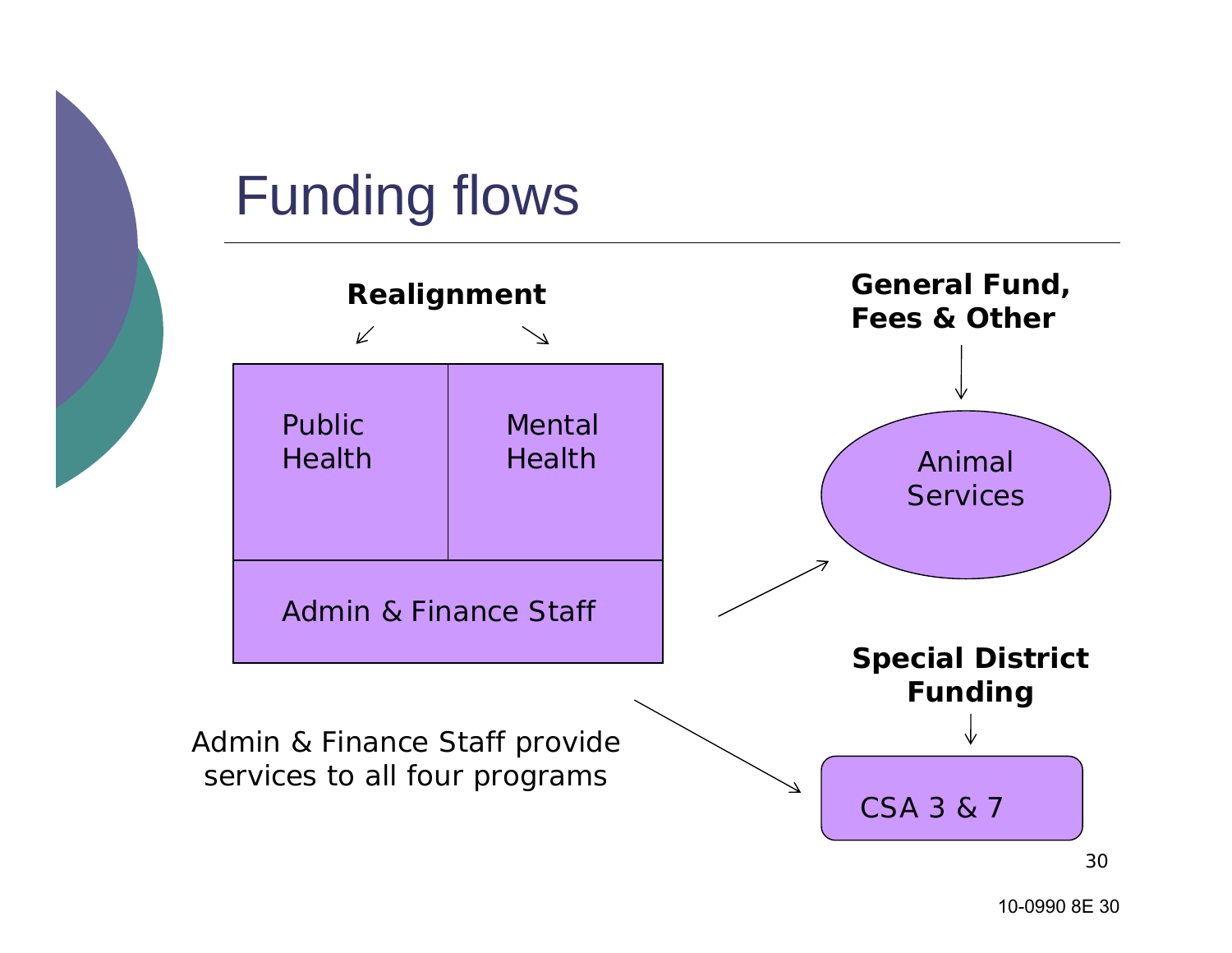#### Policy Decision for the Board

- 1. Direct Health to develop Auditor approved methodology in order to allocate admin/finance costs to all programs which could result in;
	- z Approximately \$250K - \$500K General Fund support for Animal Services
	- z Additional charges of approximately \$50K-\$100K to the CSA's for Admin/Finance services; or
- 2. Direct Health to use realignment funding to cover all costs for finance/admin staff which would result in reductions to Health; or
- 3. Direct Health to use one-time Tobacco Settlement fund balance to cover costs for finance/admin staff while developing approved methodology; or
- 4. Direct Health to institute costly time accounting system to track actual time spent on admin/finance and charge General Fund and CSA's based on time studies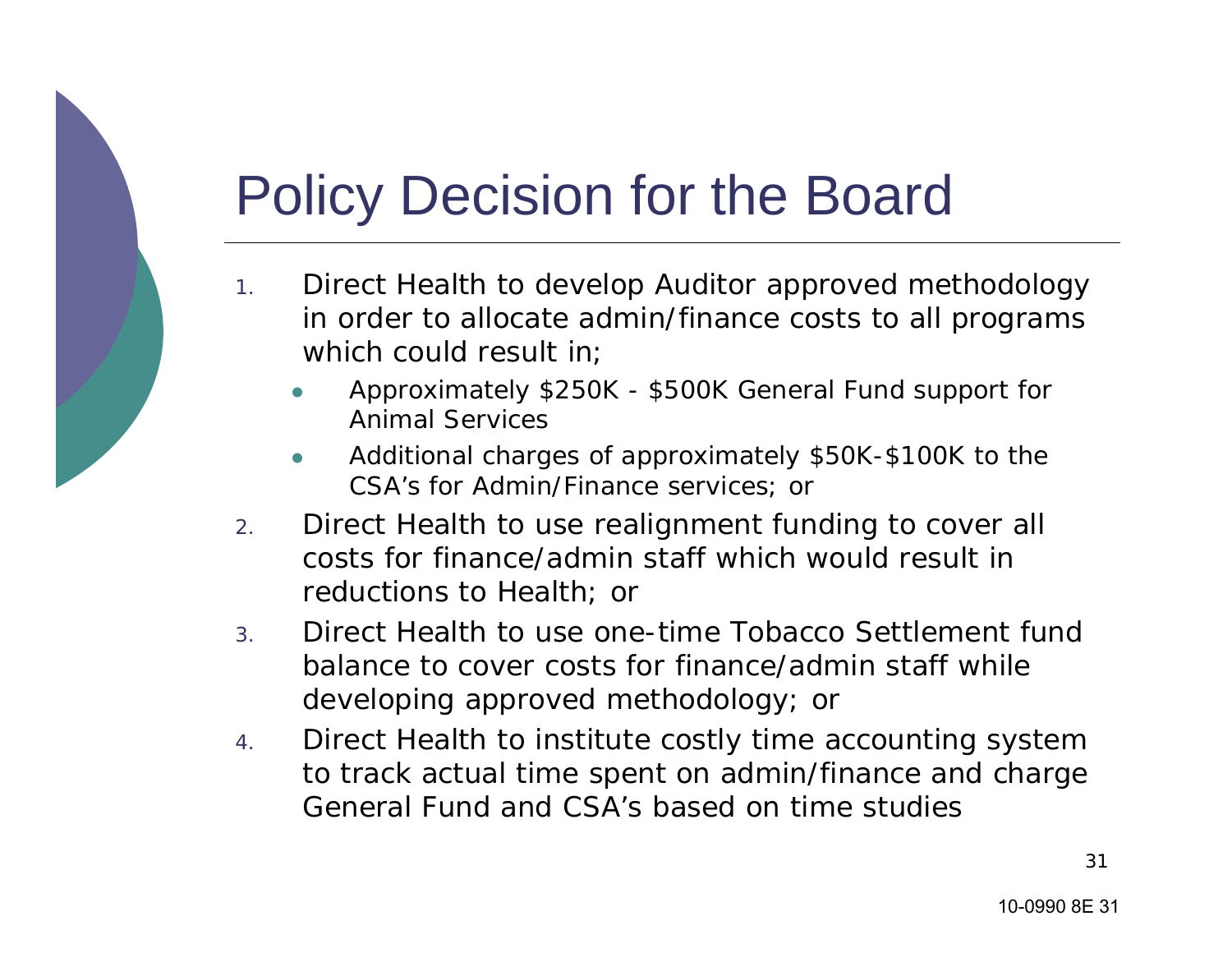#### Next Steps

- { Chief Administrative Office will continue to review and refine FY 2011-12 Recommended Budget
- $\circ$  Budget books to be completed by end of May
- $\circ$  Functional group meetings with BOS members first week of June
- o Budget special meetings to begin June 6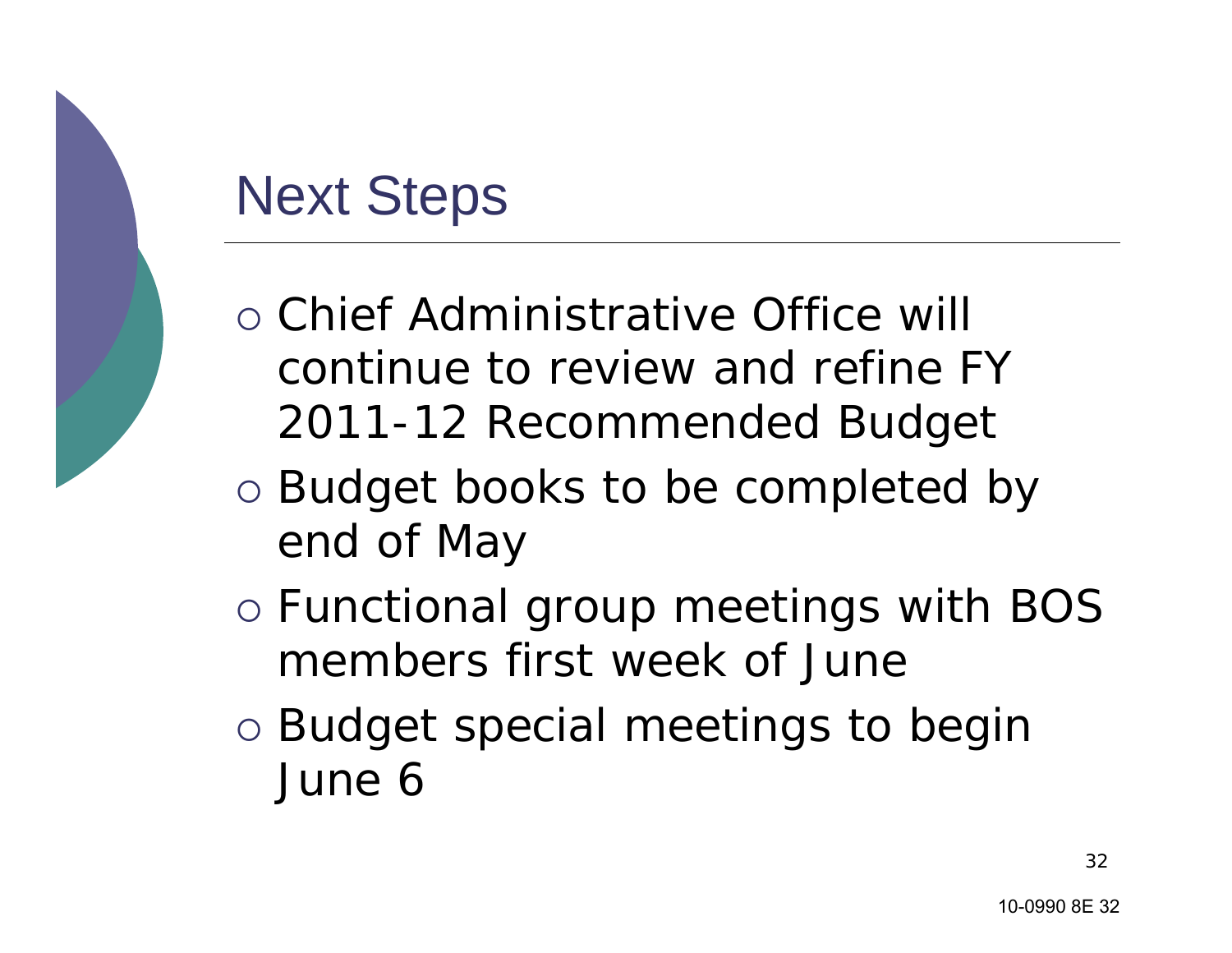#### Next Steps

o Board Strategic Planning session in August to discuss long term onetime needs and County priorities

- General Plan Implementation
- Rails and Trails projects
- Technology needs
- Facilities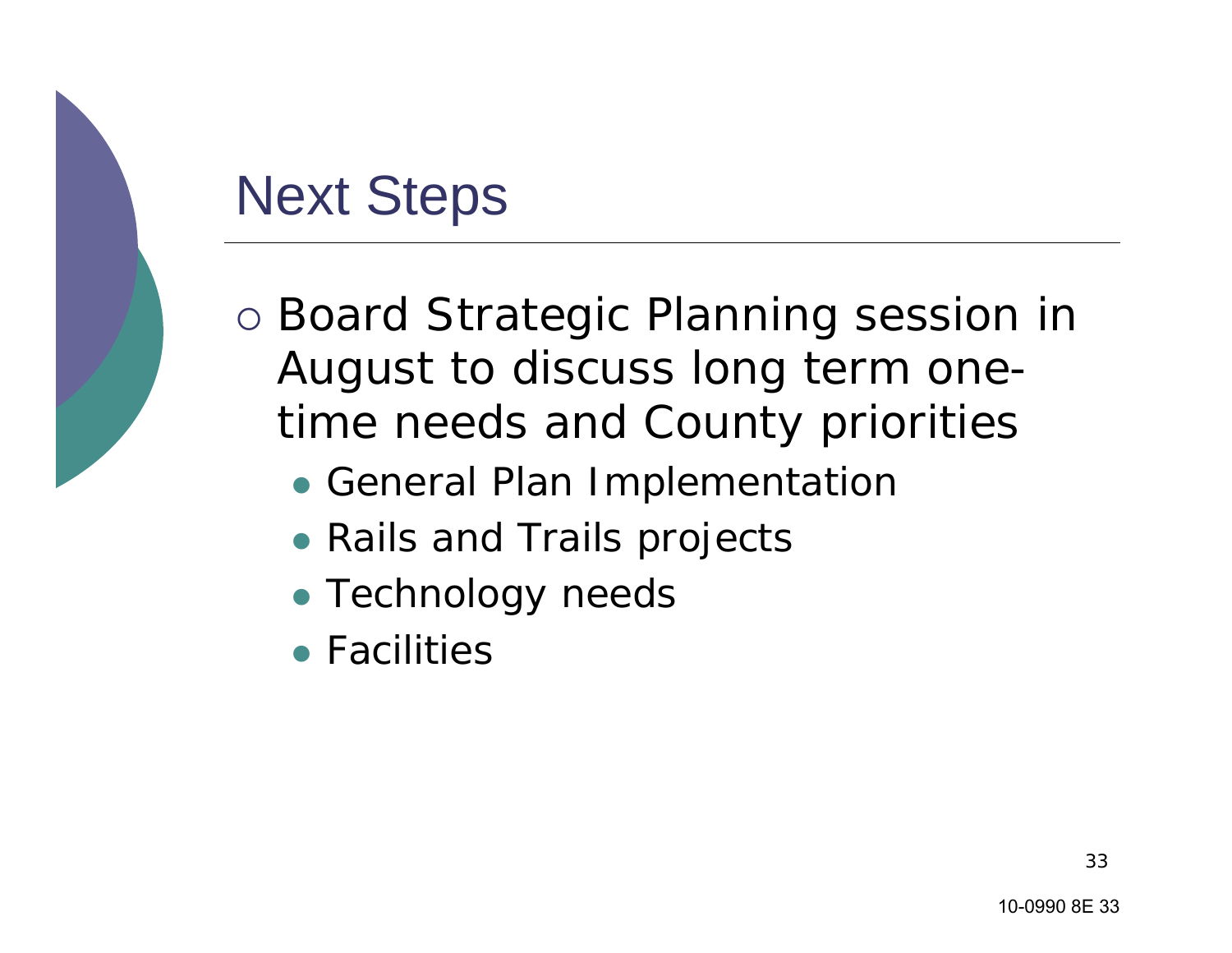## Recap of BOS Policy Decisions

- 1. One Time Funding
	- 1.Utilize \$1.6M to "buy time" until Addenda; or
	- 2. Set aside for one-time use and provide direction on sustainable cuts
- 2. Human Services
	- 1. Commit additional General Fund dollars to back-fill one-time revenues; or
	- 2. Drastic reductions to Child Welfare Services and IHSS Admin; or
	- 3.Cuts to Community Services Programs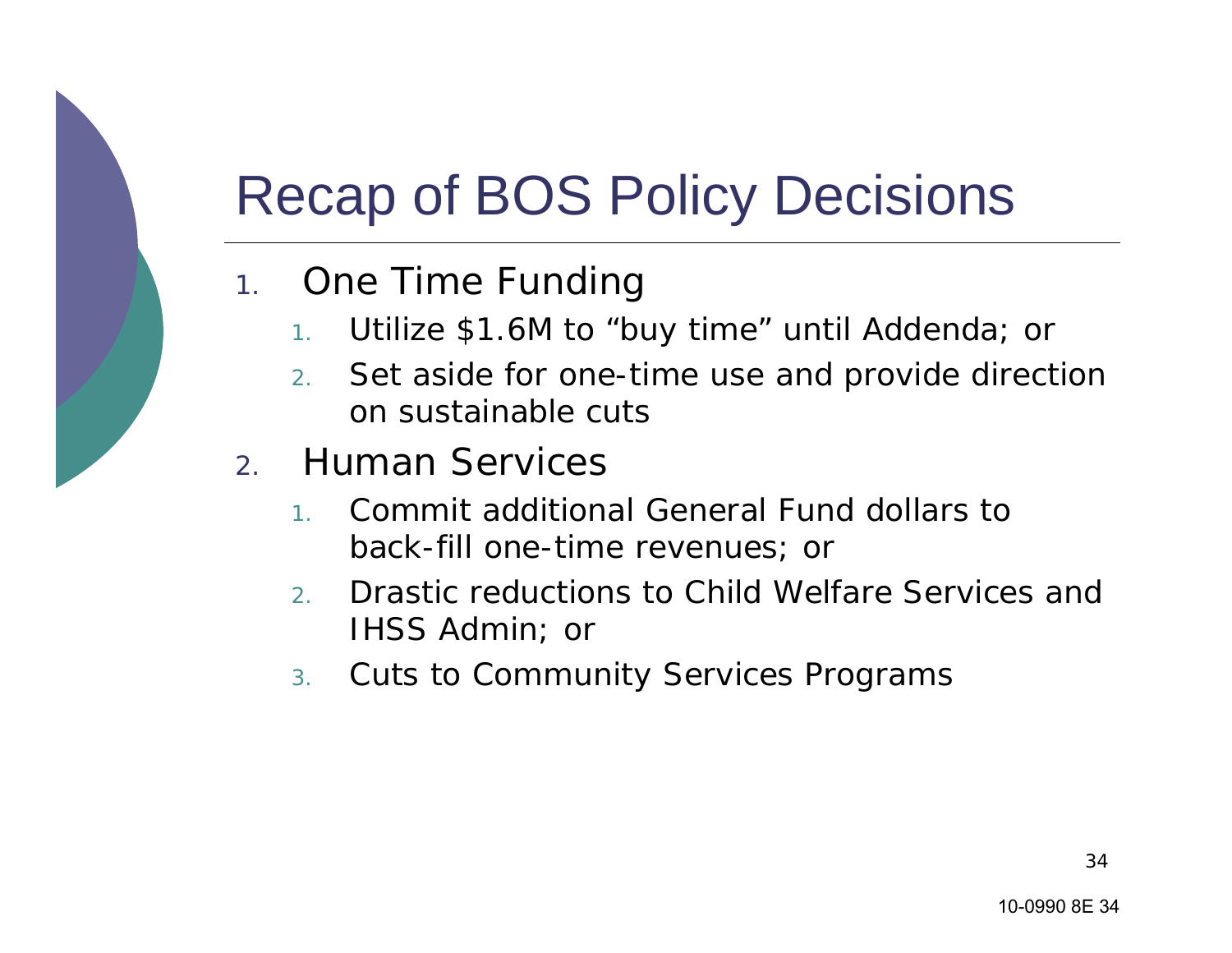## Recap of BOS Policy Decisions

#### 3. Health Services

- 1. Develop Auditor approved methodology to allocate admin/finance costs resulting in costs to the General Fund and CSA's; or
- 2. Utilize realignment funding to cover these services; or
- 3. Utilize one-time funds to cover costs and develop methodology for future years when one-time funds are gone; or
- 4. Implement costly time accounting system to charge actual time spent to General Fund and CSA's